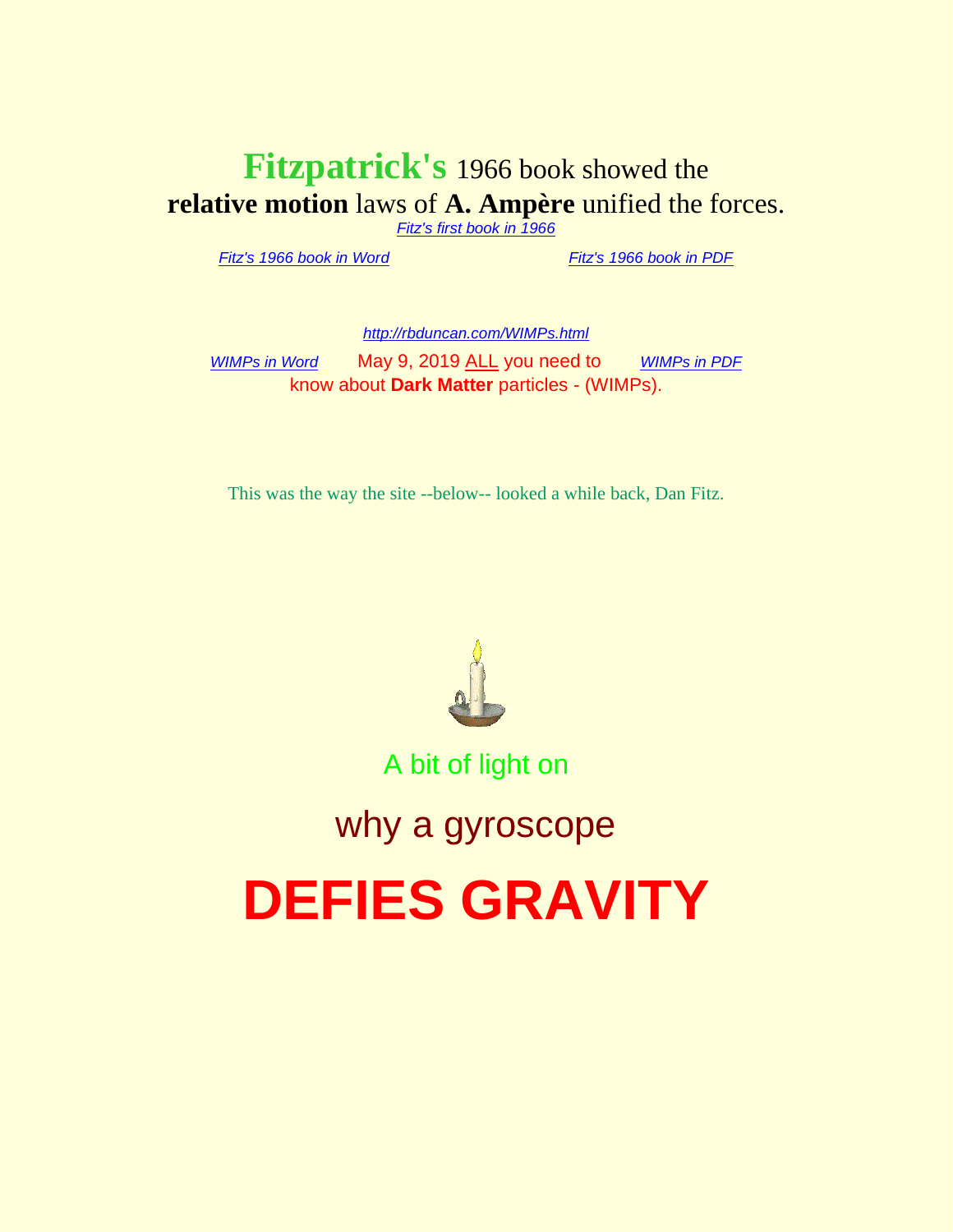It really does defy gravity even though the present science establishment seems to want to convince us otherwise.

I remember when my father brought home a small gyroscope in gimbals: the gyro shaft had a hole for a string that could be put through that hole and wrapped around the shaft, and when pulled, spun the gyro at a fast clip.

My father put a book on the top of a table, with the binding edge of the book on the edge of the table.

The reason for the book, I later saw, was that the lobe on the end of the gimbal ring end would fit right into the groove in the book binding, keeping it a bit more secure.

He spun the gyro, with the spinning shaft horizontal, and placed one end of the gimbal assembly, that stuck out about a quarter of an inch, into that book binding groove.

I was amazed: it defied gravity!

**It didn't fall**. Even though that heavy gyroscope was only held up by a quarter of an inch on its extreme end, the other eight inches or so that contained the heavy spinning wheel part, was totally in the air simply wobbling. It should be falling, but it wasn't!

I had to know exactly why that was happening.

I was in the second grade when my father brought home that gyroscope.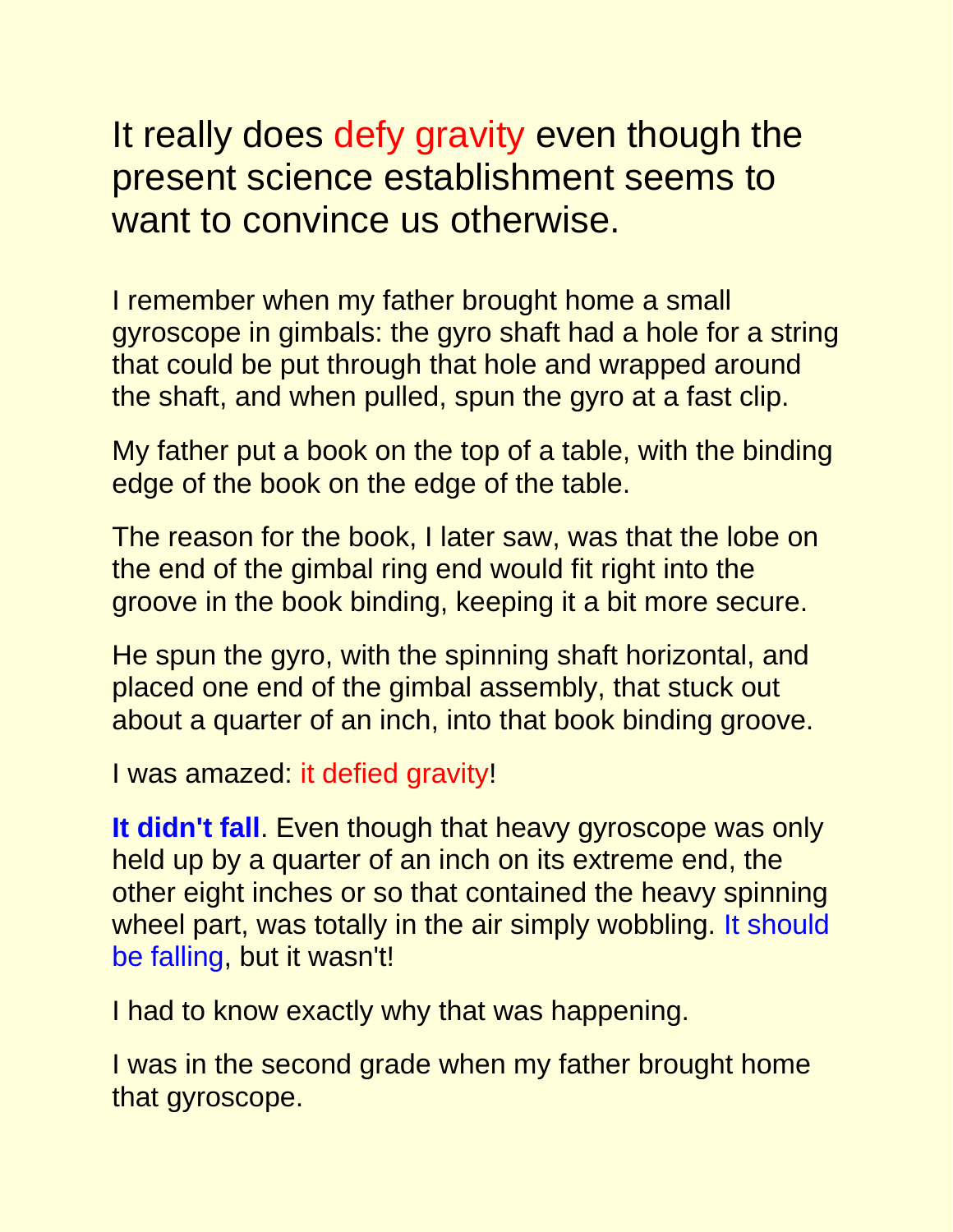I remember my mother prevailing and getting me into Kindergarten a year earlier than they wanted, so I was six and a half in that second grade. I'm eighty-five and a half now.

Therefore, it must have taken me almost 80 years to figure EXACTLY why that gyro **defied gravity** and write this paper explaining everything to all my friends on the internet today.

What really drove me to read everything I could about gyros was my flying through cumulus clouds in Miami. At that time I honestly didn't know that this was illegal. The people at Sunny South Airport, where I parked my plane knew, and turned me in to the F.A.A..

I had to go to the Federal Aviation Administration where they made me buy and read rules 43 and 60 that told me exactly how far from clouds I had to stay. I was 17 years old then, in 1950, and living in Miami entirely on my own.

What I did learn, by flying through clouds, was that the instant one emerges from a cloud, the ground was **NEVER level**, or at least where I thought it should be.

#### WHY?

Because in flying, you move your foot pedals and hand control so you feel you are always pressed down straight into your seat (*flying by the seat of your pants*). In doing this **more forces** than gravity are pulling at you.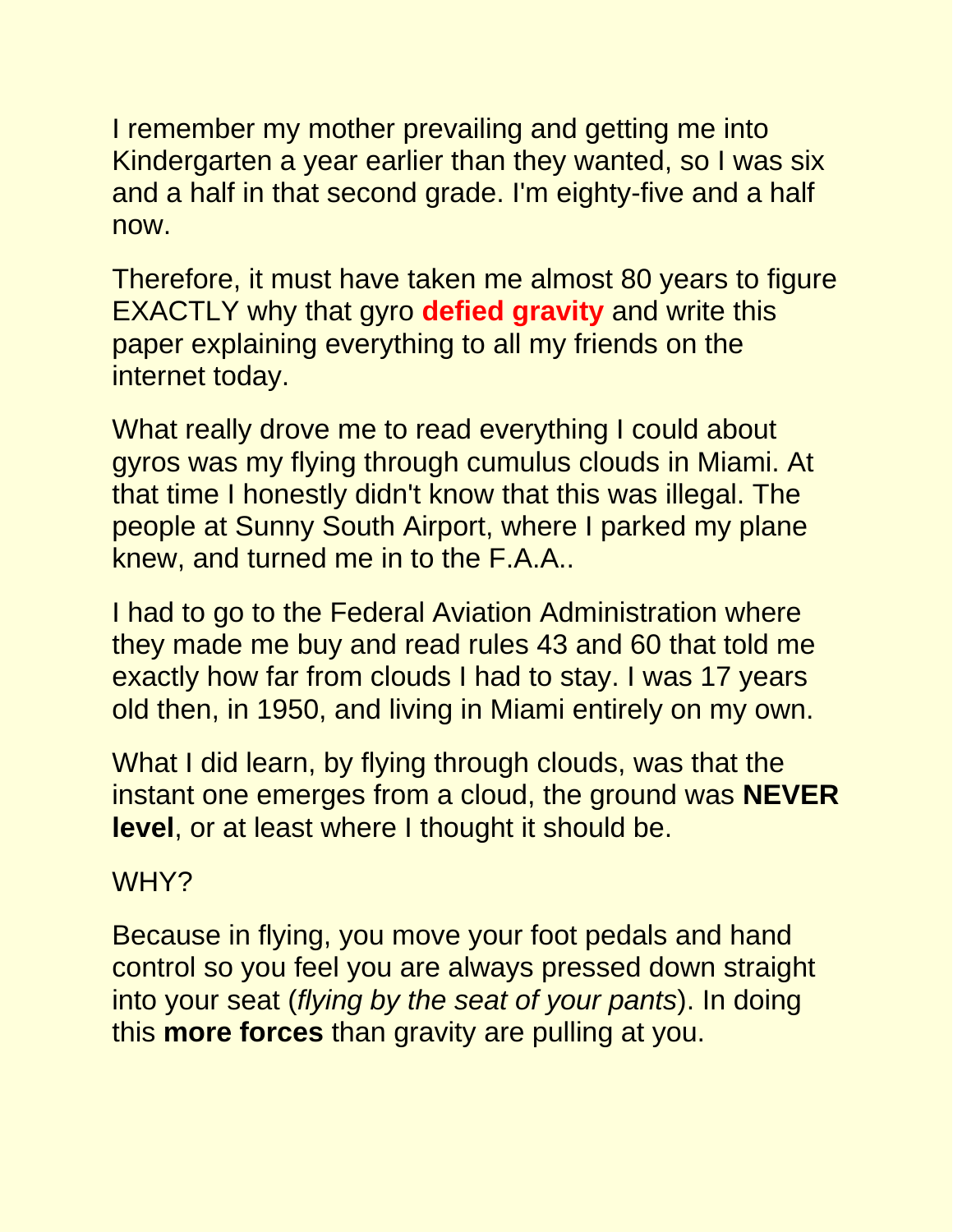The *resultant* force from all this is **never** straight down. Thus you never really know EXACTLY where level is, when flying inside a cloud.

I flew through clouds in calm days, and when I emerged from the clouds the ground was always a good 5 to 20 degrees off level, sometimes to the left and sometimes to the right, for a second or two before my mind readjusted itself again to reality.

And I was only flying short distances through small clouds!

You have to see it to believe it. But it sure made a believer out of me that flying through clouds could eventually kill me.

The rougher the air, the worse your senses make this deviation.

I soon discovered that gyro instruments allowed you to know exactly where level was when flying, so this was when I really devoured everything I could read, about how gyros worked.

I also took Link training — that I had to pay for myself so I could make use of those valuable gyro instruments.

It took about half a century after that to put all the pieces together and get the big picture solved. I constantly worked at it, and found that it had to be done the way Dr. Joseph Bell of the University of Edinburgh taught us. "*The importance of the infinitely little is incalculable*". He taught this to Sir Arthur Conan Doyle M.D. who realized its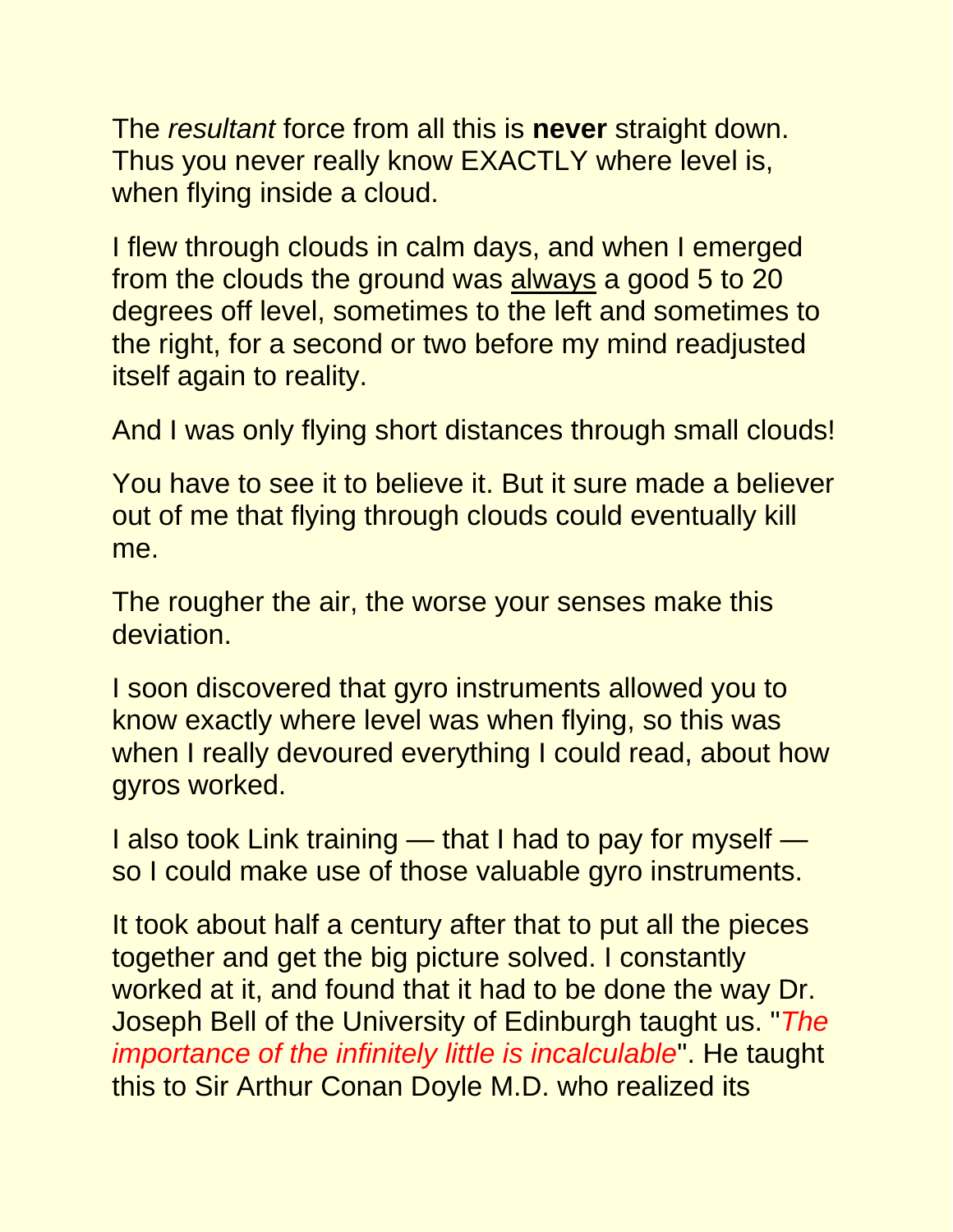significance in fighting crime and later wrote about 'not overlooking **anything**' in his "Sherlock Holmes" stories.

I had to solve it this way: there is no math yet for much of Phase Symmetry.

Nothing, that humans invent, works perfectly with the first model built. All my life I was lucky to be one of those who was needed in solving the various science and other problems, that had to be solved, to get these brand new things working successfully.

It didn't take me too long to see that our universities were teaching their graduates more of what was needed in the past than what was going to be needed in the future.

As I've said before, in various papers, Phase Symmetry wasn't put together overnight.

It grew slowly like a baby, because I saw early in life, in the 1940s, that what we were learning about magnetic *field theory* just wasn't right. I've shown, in various papers what Einstein said about it in 1954 (in *blue* below).

*"I consider it quite possible that physics cannot be based on the field concept, i.e., on continuous structures. In that case, nothing remains of my entire*  **castle in the air, gravitation theory included, [and of]** *the rest of modern physics."*

**That statement from Einstein will be with me forever!** and I continually contemplated on why that gyroscope didn't fall.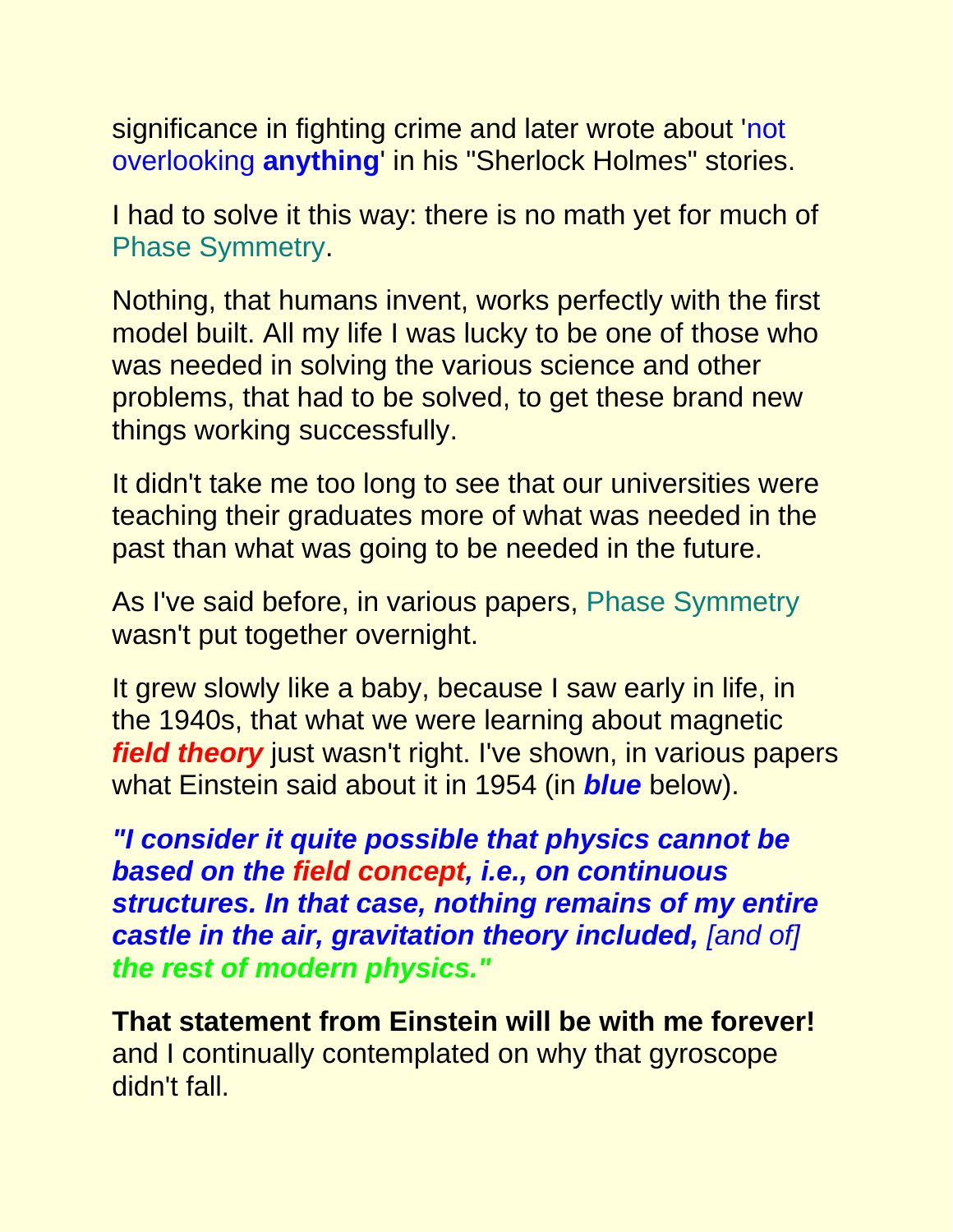Those **two things** were screaming at me and telling me that "**Newton's gravitational field theory,** *and a lot more***, had to be WRONG!**"

I BEGAN TO SEE THIS MORE THAN HALF A CENTURY AGO!

It's still hard for me to believe that I might have been the only one — in the entire world — who **started** to see the correct picture way back then.

#### INCREDIBLE!

Now it's plain to see that Newton's field theory blinded us from seeing the cause of Dark Matter, and **all attractive forces** that are **always** in-phase, quantum entanglements.

> Now in retrospect here's what we see.

Einstein was quite right when he wrote that *above* in 1954, about a year before he died.

Einstein's teacher, Hermann Minkowski, had already come up with the correct assessment of spacetime and the spacetime interval.

*When we look* through the Hubble telescope *through space, then we are also looking back through time, so it's really* **spacetime**. And IMPORTANT — Einstein saw this **spacetime** was also a repulsive force.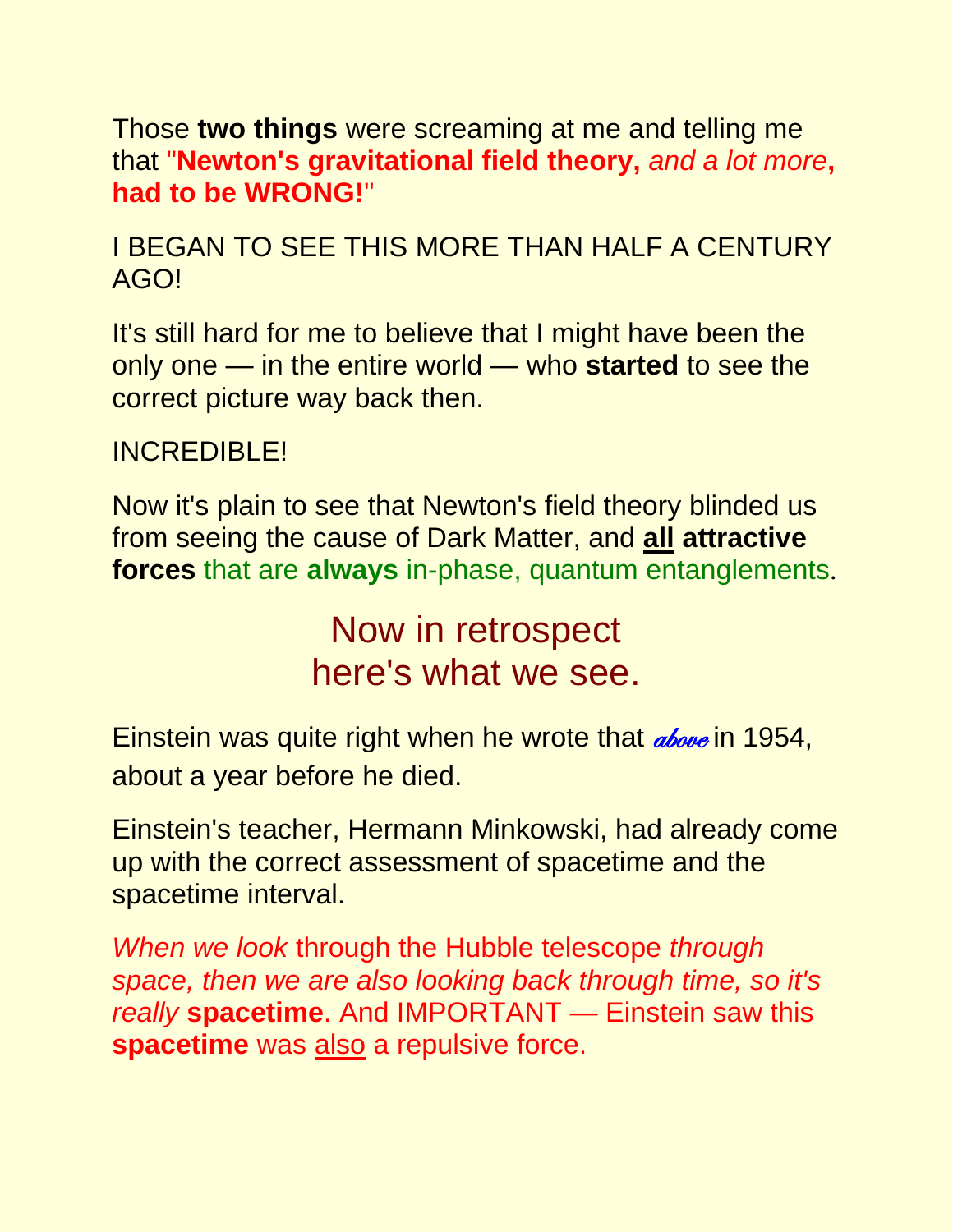Einstein had seen that Minkowski's spacetime was also related to his (Einstein's) *'Cosmological Constant repulsive force'*, that Einstein knew, and we now know hold all these 5 BASIC spinning things apart in both microcosm and macrocosm, i.e. quarks, electrons, stars, galaxies and superclusters of galaxies.

**Einstein, saw modern physics was wrong**, and should have seen that all he needed was a *simple phase law* (**relative motion law**), because that is **ALL** that really exists in this totally spinning macrocosm.

That's really **ALL** that exists in this spinning microcosm too. What I didn't know at the time was that many others had put forth **relative motion** *theories* that were all promptly squelched by physicist Robert H. Dicke who claimed gravity could **not** be caused by **relative motion** because if it was, then we would see evidence of gravitational interference fringes in our largest telescopes. Since we do, in fact, NOW see these gravitational interference fringes in the Hubble telescope, then this, more than anything else tells us that **relative motion MUST** be the cause of all gravitational type attractive forces: *the very OPPOSITE of spacetime repulsive forces*.

More than half a century ago there was a good article, in *Scientific American* about Ampère's **1823** Long Wire Law that made me re-think — and suspect even more everything I had learned in electronics.

In **1823**, André M. Ampère took two batteries and connected each to a long wire, with both wires parallel to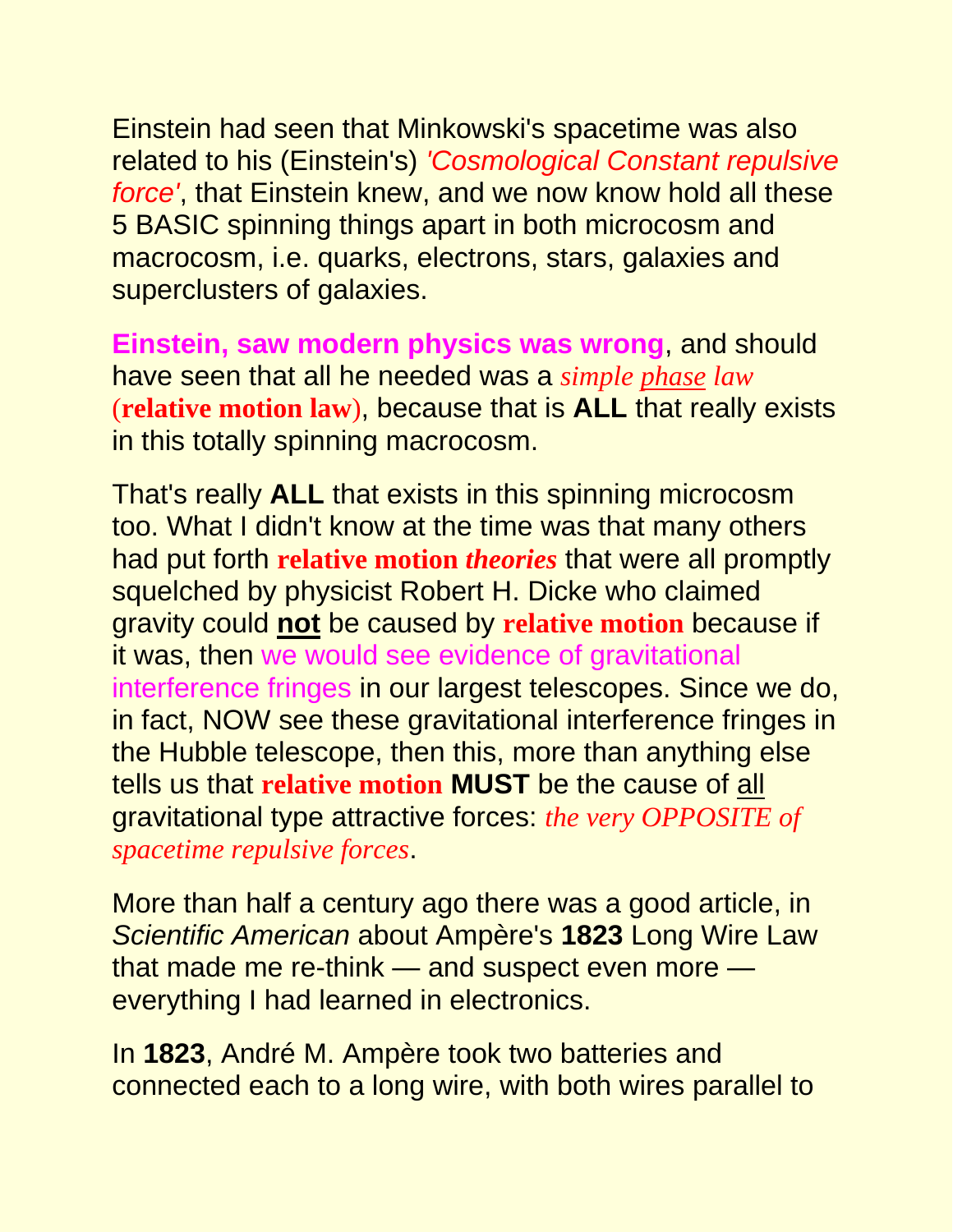each other. When the current went the same direction (inphase) through both wires, the wires attracted. When Ampère reversed one of the batteries and the current went through the wires in opposite directions (out-of-phase), then the wires repelled each other.

The unit of electrical current, the Amp, was named after Ampère for this simple discovery in **1823** — relating the FORCE **directly** and **SIMPLY** to the **movement** (current) producing it.

This *fundamental* basic **simplicity** of Ampère's **1823** Law — using **NO** *plus or minus charges, or north and south magnetic poles* — is now totally obscured by the more complicated math and rules of the Faraday-Maxwell field theory, coming half a century after Ampère, that must use **imaginary** *plus and minus charges and north and south poles*.

We have electrons all spinning at the same EXACT frequency. They have two choices: They can either **spin or move** in-phase with each other or **spin or move** out-ofphase with each other. This is where Ampère lucked out. Ampère didn't know about their spin but he made an **1823 law** about their movements showing PARALLEL MOVEMENTS (FLOWS), of electrons, IN THE SAME DIRECTION (in-phase) ATTRACT EACH OTHER.

—and—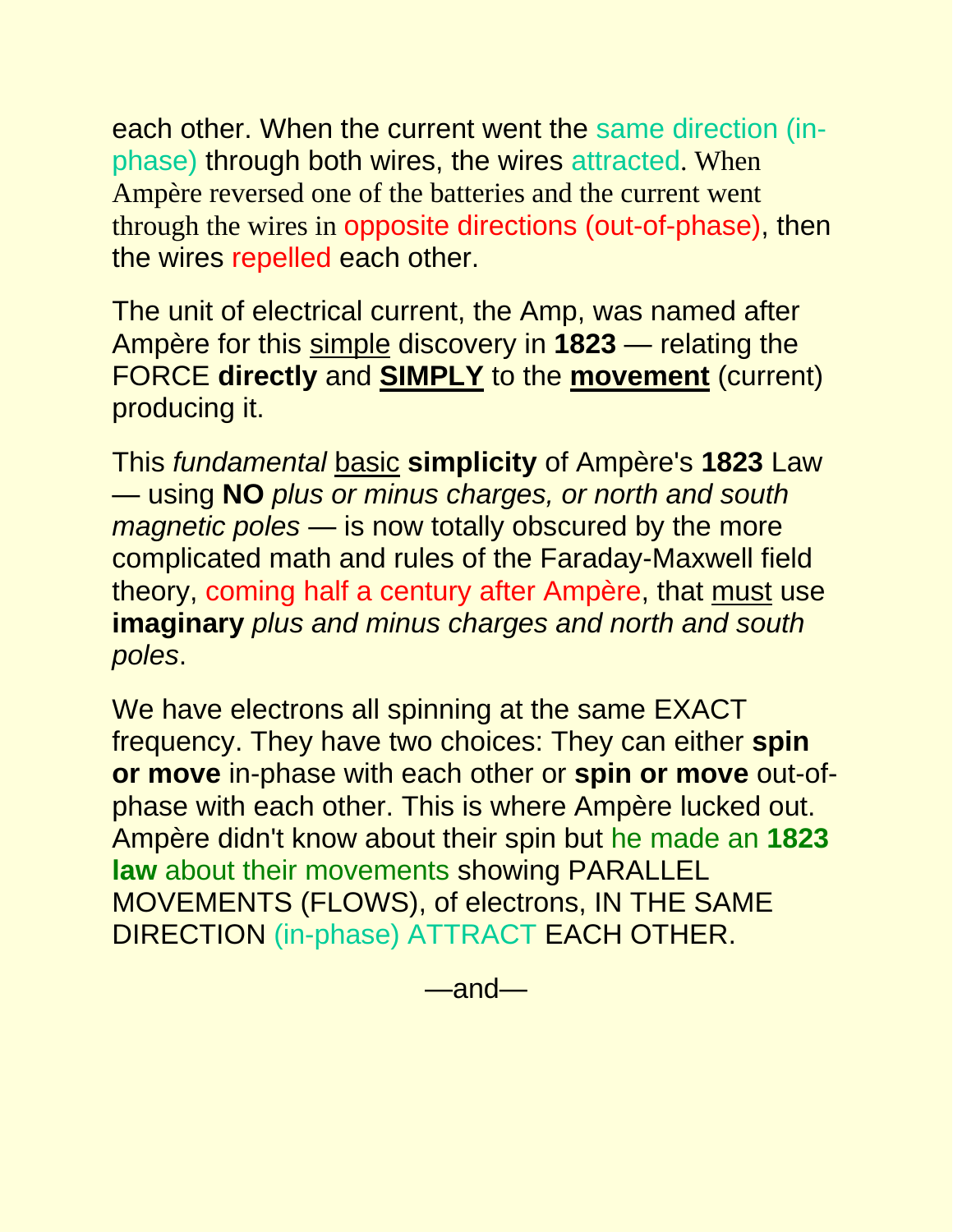PARALLEL FLOWS, of electrons. IN OPPOSITE DIRECTIONS (out-of-phase) REPEL EACH OTHER. Ampère's 1823 Law.

## **Phase Symmetry attraction is simple:**

**Quantum coupling** (binding energy) is a spin up & spin down electron with their closest sides in-phase, while orientation changes quanta sizes. These can be close (magnetism) or distant, thereby producing waves (light, radio etc.).

**Superposition** has far, far more binding energy because both electrons are spinning the same direction on the same spin axis, keeping BOTH ENTIRE electrons in-phase with each other. This type quantum binding has ONE size, and can be close (magnetism) or distant, but this type energy is not a general wave producer.

**THINGS in-phase ATTRACT —and— THINGS out-of-phase REPEL.**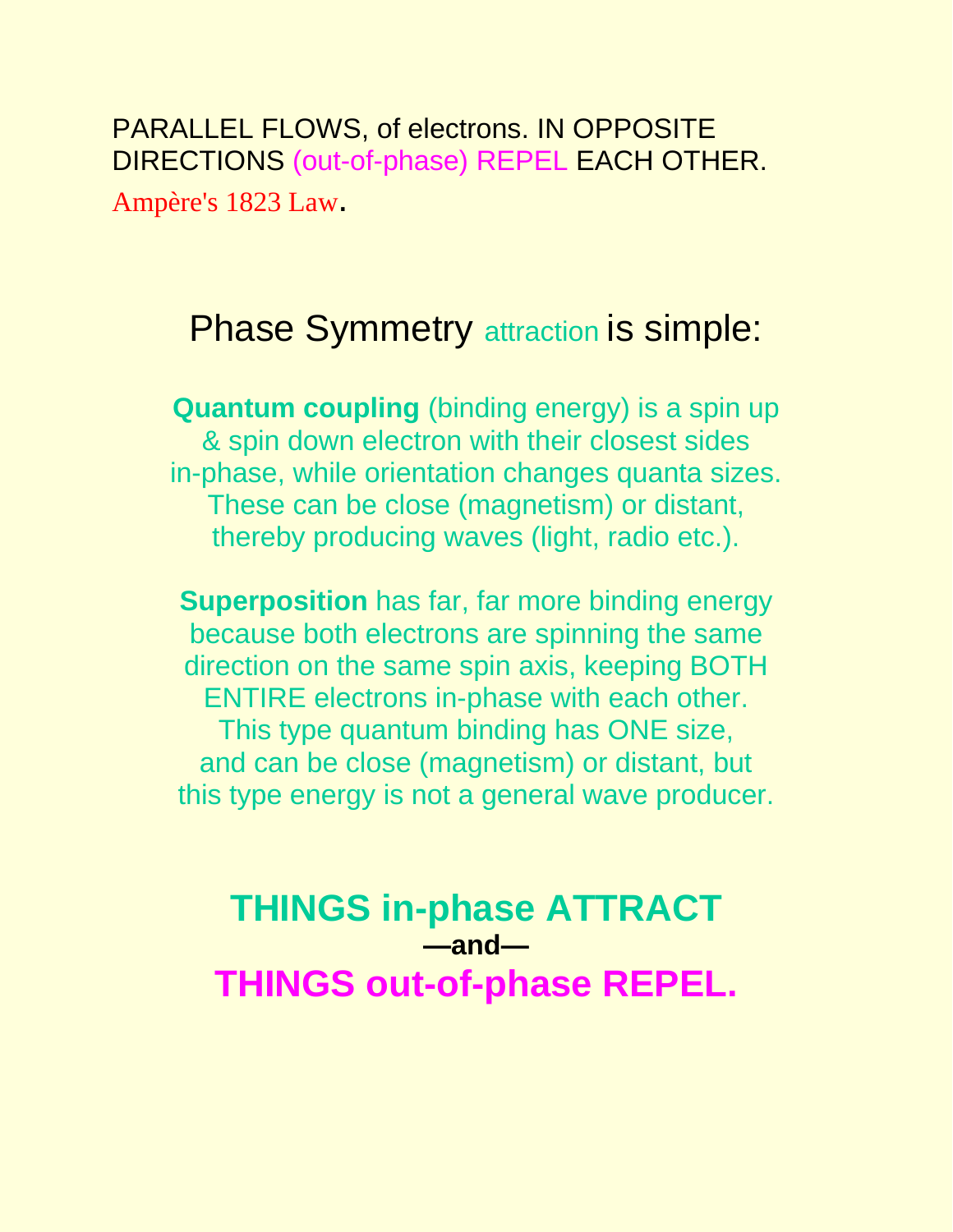# **This LAW replaces modern physics !!!**

And the country that develops this Phase Symmetry framework first wins BIG.

**And** (what Ampère didn't know) electrons & every other spinning entity from quarks to galactic superclusters whose CLOSEST SIDES MOVE IN THE SAME DIRECTION (in-phase) will ATTRACT each other.

 $\equiv$  and $\equiv$ 

All spinning entities whose CLOSEST SIDES MOVE in OPPOSITE DIRECTIONS to each other (out-of-phase) will REPEL each other, also is Ampère's 1823 Law.

The Marie in André-Marie came from Ampère's mother's name: At that time in France it was a common practice to denote the mother in the child's name.

Ampère gave us this concept that things **in phase** always attract *— entanglement —* and things **out of phase** always repel.

He gave us this concept using relative motion rather than phase but it's the same thing really if you analyze it. Use relative motion in your own spacetime realm or lower frequency realms and use phase in higher frequency spacetime realms.

Simply use whichever method makes it clearer to you.

We've shown, in the prelude, that even Albert Einstein *— a year before he died —* considered the concept of fields to be a **bad concept**.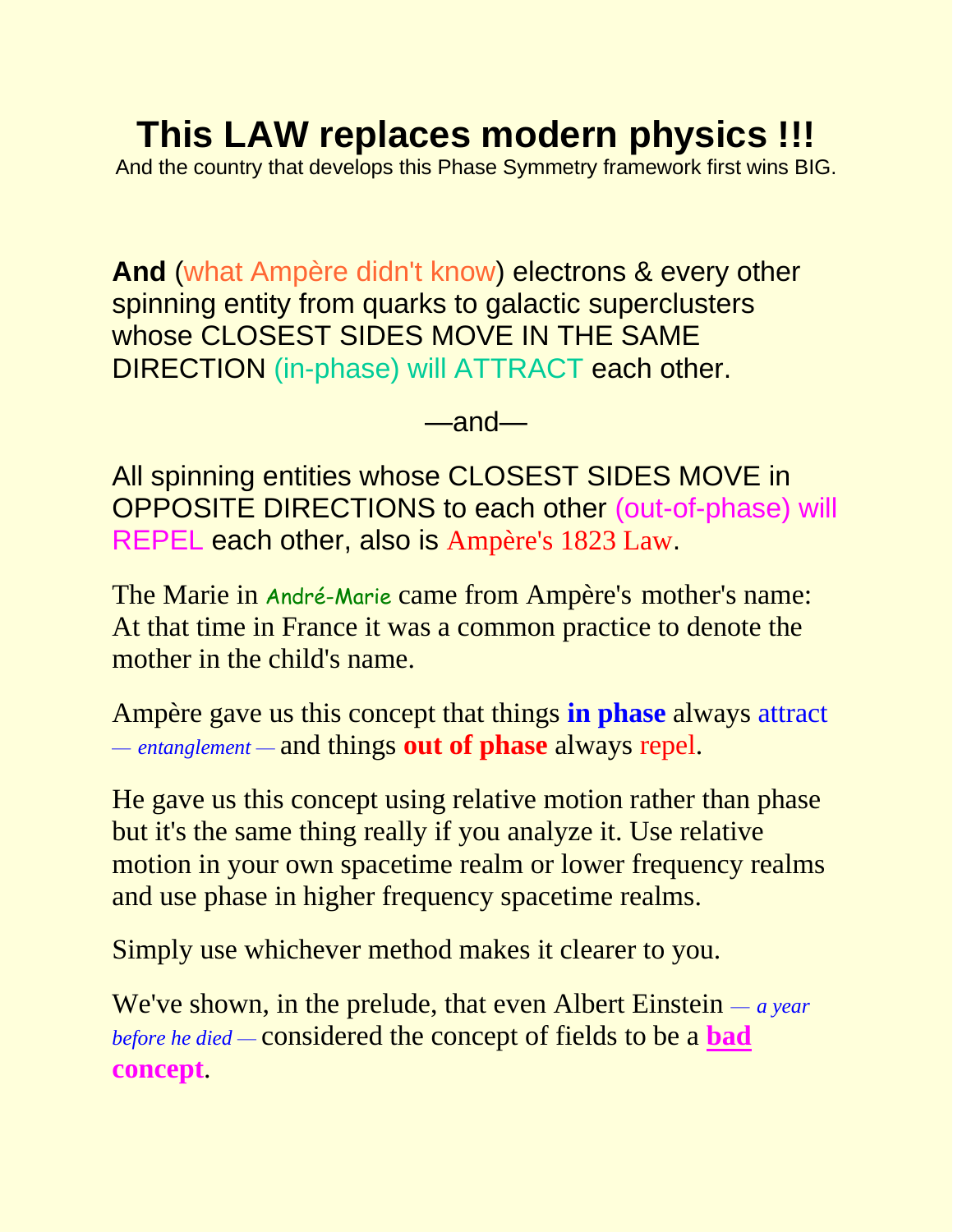Yet most items on the internet will show magnetic **fields** being associated with what Ampère discovered. **Forget FIELDS**: **Ampère's 1823 long wire discovery** had nothing in it about magnetic fields. **Forget** his later laws incorporating magnetism in 1827.

Field theory was mainly England's great gift to us. Today's enhanced **field concept** came from Faraday and Maxwell, and as Einstein shows us, it turned out to be a **bad mistake**.

**Field** theory may explain repulsive force space, but it blinds us to the TRUE attractive forces that are **always** in-phase, quantum entanglements. One example is Newton's gravitational **field** concept that blinds us and prevents us from seeing the TRUE cause of Dark Matter.

Ampère didn't know about electrons but he did know something in his wires were moving so he gave us a system of laws that have **nothing to do with MAGNETIC fields**.

**This below** essentially **is what Ampère said** about long parallel wires in **1823**:

1. Long parallel wires having things in them moving the same direction caused the wires to attract.

2. But if things in one wire moved one way and in the other parallel wire they moved the opposite way then this caused the wires to repel.

Then he gave us a bit of math for various angles if the wires *— in which these things above were moving —* were not exactly parallel.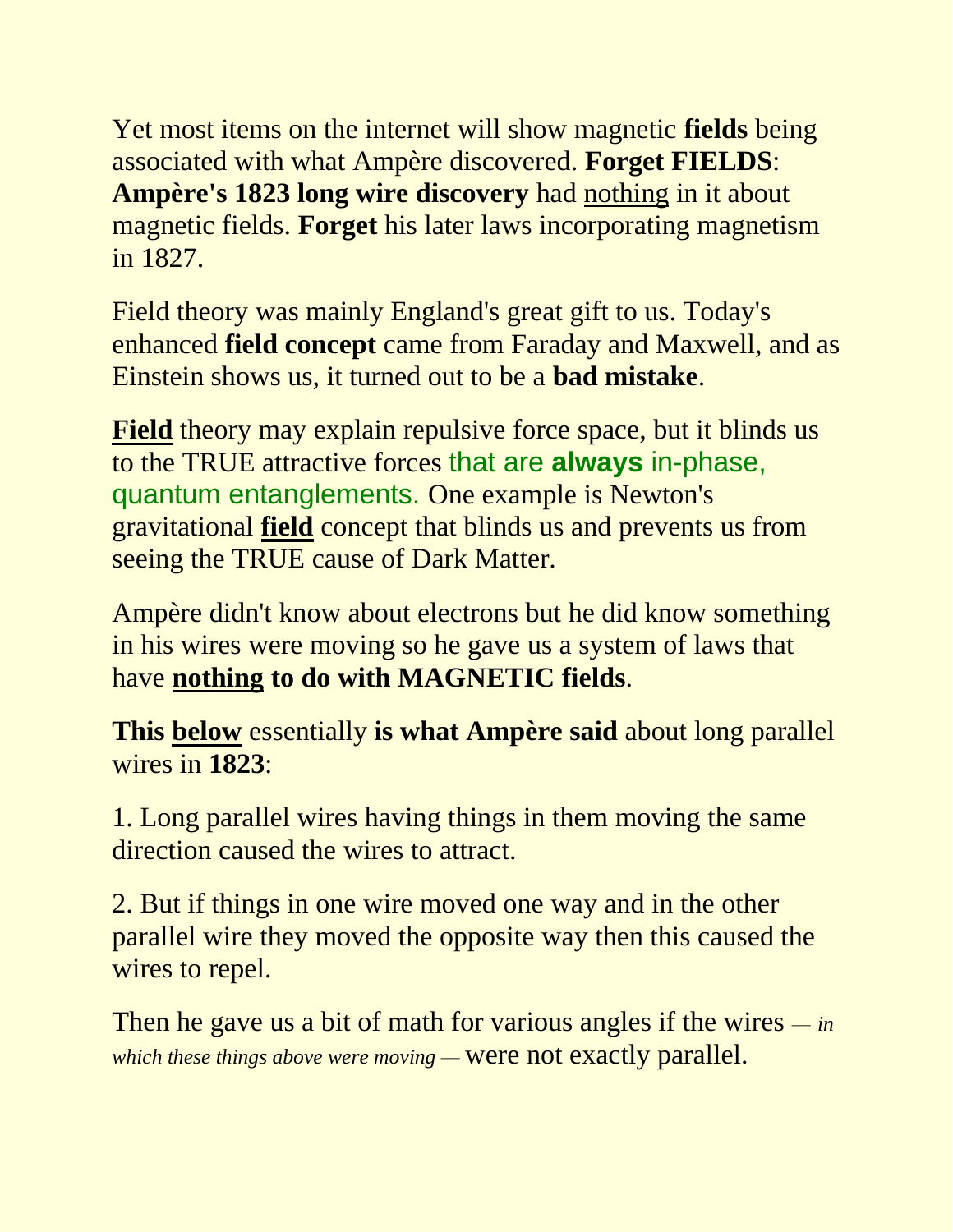And this gives us by far our best observance at how those things inside the wires *— electrons —* are behaving in relation to one another. This tells us essentially the idea of plus and minus **charge is wrong** because these electrons do not **always repel** each other. Regularly, like in Ampere's long wires, they attract each other.

In **all** cases, *phase* is a better concept to use than **charge** (positive ions and negative electrons).

Absolutely correct in **all** cases, Ampère's *phase* concept also shows you which way the electron spins. When you see the much more highly complicated Faraday-Maxwell concept doesn't, then it's simple to know which concept to use.

Ampere didn't know these things as electrons but now we think we know a bit more about them.

These are essentially Ampère's Relative Motion Laws: *[Ampere's](http://www.rbduncan.com/Ampere)  [Laws](http://www.rbduncan.com/Ampere) <http://www.rbduncan.com/Ampere>*

or *[Aufbau Laws](http://www.rbduncan.com/aufbaulaws.htm) <http://www.rbduncan.com/aufbaulaws.htm>*

or *<http://www.rbduncan.com/theALaws.htm> <http://www.rbduncan.com/theALaws.htm>*

or *[Relative Motion Law](http://www.amperefitz.com/lawrm.htm) <http://www.amperefitz.com/lawrm.htm>*

or *[Gold Universal particle relative motion law](http://amperefitz.com/plawrm.htm) <http://www.amperefitz.com/plawrm.htm>*

These are also **phase laws** with which all the forces can be unified: *[http://www.amperefitz.com/aphaseuniverse.htm.](http://www.amperefitz.com/aphaseuniverse.htm)*

Why only a few of us see this today, is something that I still can't figure out!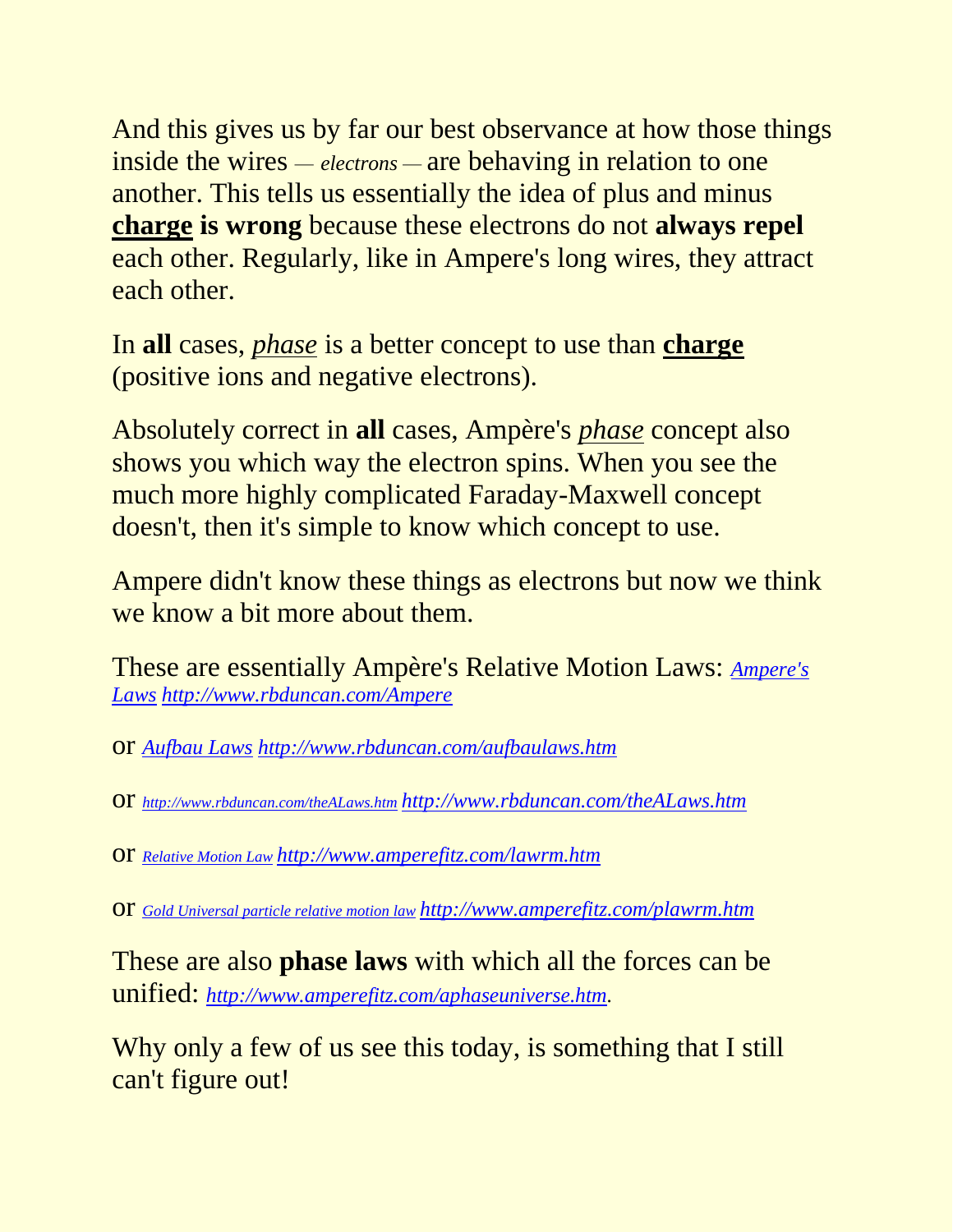I began to see this *simple* **relative motion law** in the early 1940s when my father bought, and let me use his 20,000 ohms per volt, volt-ohmmeter, and this **relative motion** concept really grew more intense, in my mind, in the mid 1940s when my father and I went halves in buying a war surplus Sherman Tank radio transmitter-receiver, for \$79.95 from Gimbals Department Store in New York, and got it working by using two car batteries to give us 12 volts to drive the units' power supply generators. These two batteries we charged with a rectified & filtered 2 amps, using a war surplus 12 volt *'rectifilter'*, which supplied enough current to recharge the batteries but had not quite enough current capacity to run the transmitter-receivers' power supply generators directly by itself.

I had assembled a pretty good picture of how a *simple* **relative motion law** was working in the microcosm by 1965, while working for Pan American Airlines, in the Radio Department, using my U.S. 1st Class Radio License with RADAR Endorsement #P1-7-4087.

**This meant reverting back to** Ampère's *simple* ORIGINAL **relative motion law** of 1823, and disregarding ALL later laws using fields & charges, which even includes Ampère's later laws.

It was **crystal clear** to me then, that there was only **ONE** *simple* **relative motion** rule for **ALL** these forces in our universe. In fact, I was solving more radio problems using that one rule than using all the garbage beliefs of charge, magnetism and field theory, that I knew by then could not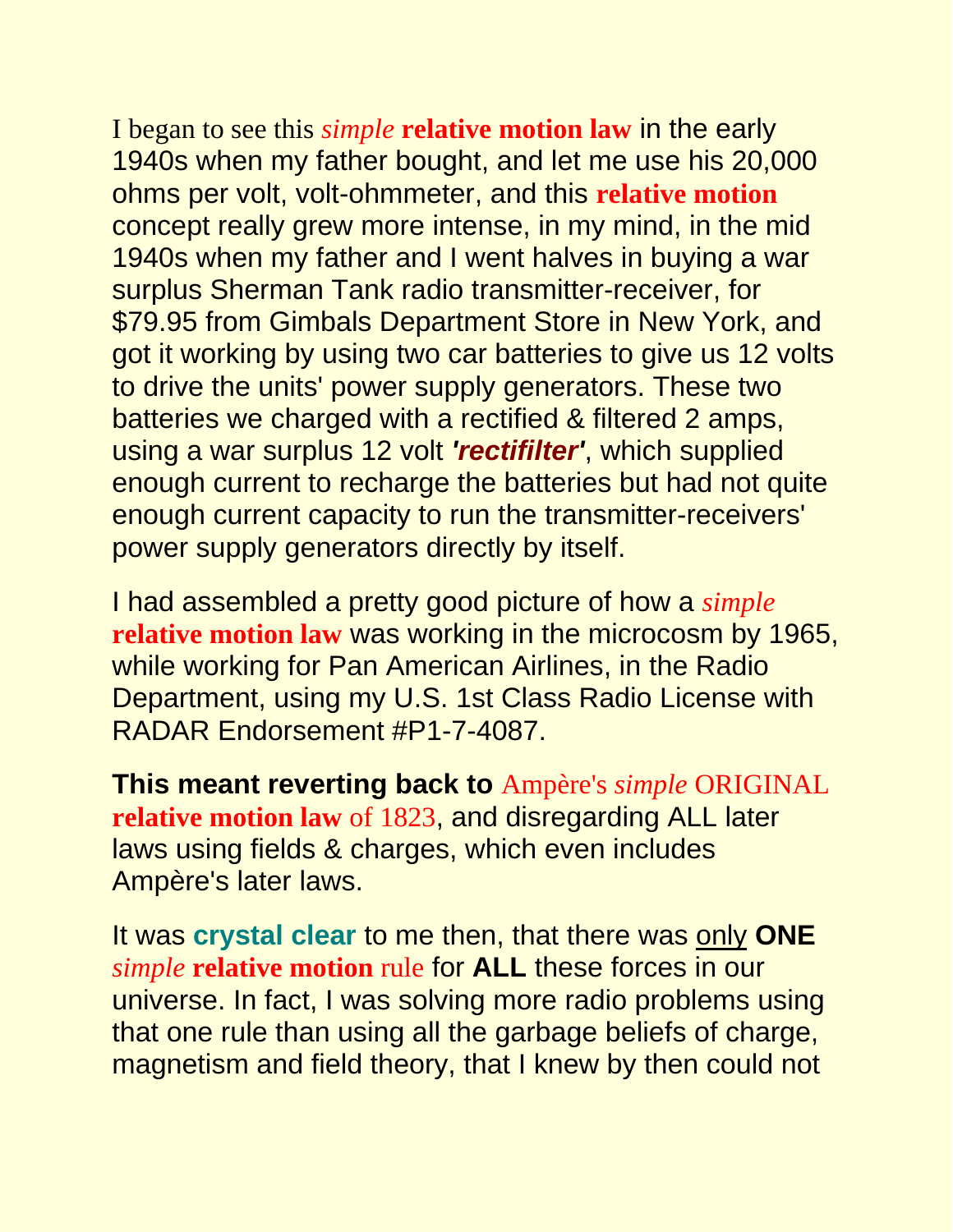possibly exist. In fact, they obscure us in seeing the actual attractive and repulsive forces.

I wrote a 64 page book about this *simple* **relative motion law** in 1966. *[Fitzpatrick's First Book](http://www.rbduncan.com/1966.html)* (Click Link) There was a **full page** about it on page 29 of the June 18, 1967 Sunday, New York Times Book Review section.

In my 87th year on this earth, I've managed to convince quite a few people, around the world, that this is what is really happening, but **it's hard to change established religious beliefs**, and that's exactly what today's modern physics is. Even Einstein saw that in 1954.

While we cannot obtain a Unified Field Theory, we can obtain a *working* **relative motion law** by substituting speed for voltage and mass for current in Ampère's Law. We now have the computing capacity to give ourselves a *working* **relative motion law.** This may sound impossible but this actually can be done today. I've done all I could putting many of its foundation stones in place. See

*[http://www.rbduncan.com](http://www.rbduncan.com/)* **and also read 4 decades of my** 

# **papers FREE by clicking**

*[45 Years of Putting this Jigsaw Puzzle together -](http://www.rbduncan.com/45years.htm) of unifying Gravity with all the other [forces](http://www.rbduncan.com/45years.htm)*

Science will make one huge quantum leap once this is done.

#### **Here's how it's done**:

When you are measuring amps, you are really measuring the **quantity** of electrons passing your measuring point. In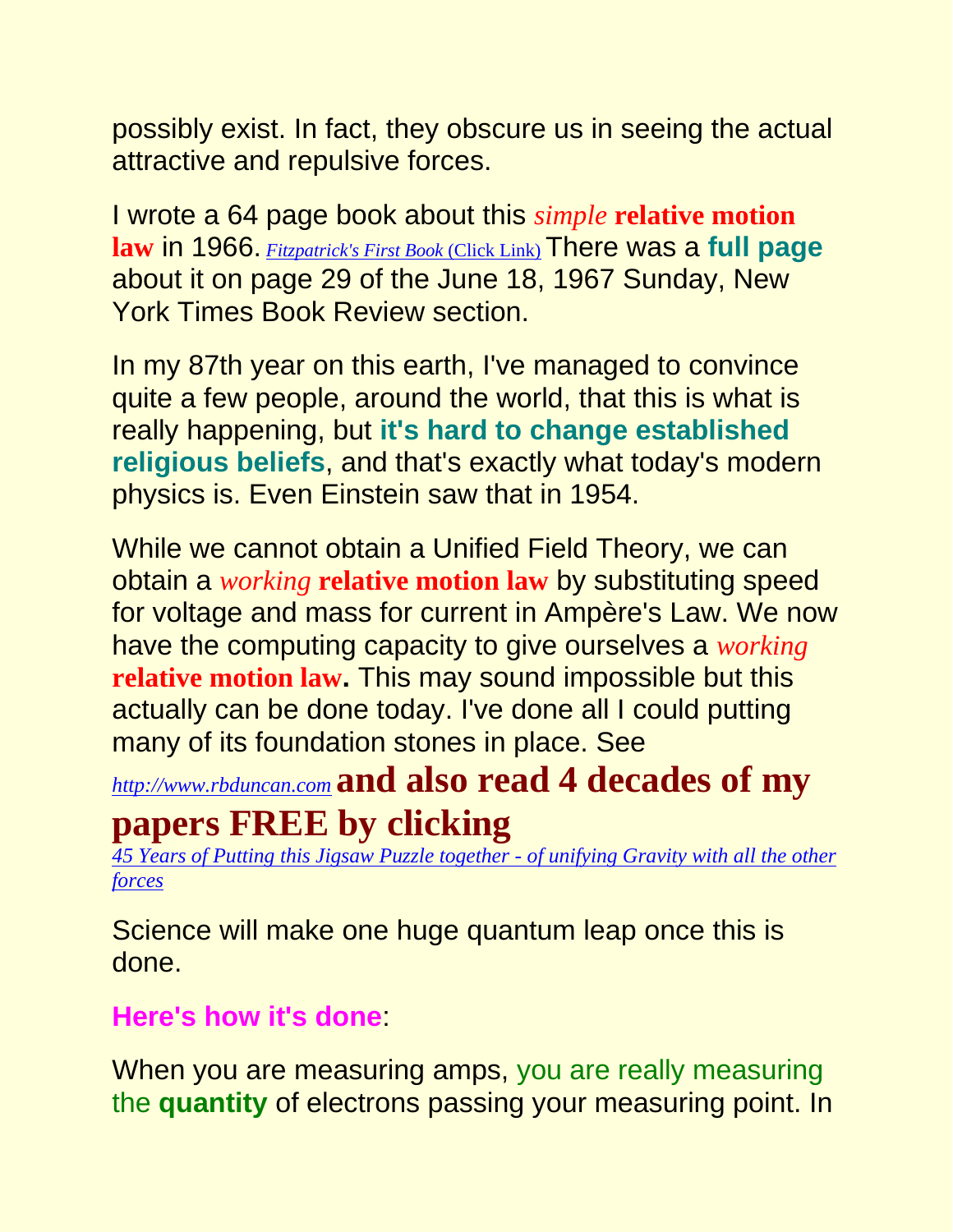the macrocosm you use the same **amount** of energy, passing your measuring point, with its force falling off at the 'square of the distance' just the same as in Ampère's original 1823 Law.

The problem comes with voltage. **We see it as** *pressure*. However, we can't measure *pressure* in the macrocosm, but I've realized for years that we are not measuring the *pressure* of electrons. We are measuring the SPEED of those electrons and calling it voltage.

SPEED is something we certainly can measure in the macrocosm.

So, what does this tell you?

It tells you the answer Einstein was trying to find with his Unified Field Theory — and with SIMPLER MATH too.

**What we are unifying are ALL the FORCES**. We are unifying **ALL** the attractive and repulsive forces in this universe using Ampère's *simple* ORIGINAL **relative motion law** of 1823.

**What can't be unified** are the spacetime realms produced by the **different frequency** spins of spinning quarks, electrons, stars, galaxies and galactic super-clusters: their spins are all **at a different frequency**. THEY ARE **ALL** DIFFERENT, the same as radio frequencies (radio stations) are all different.

Our very concepts of LARGE & *small* are derived from a frequency, resonance world we know nothing about.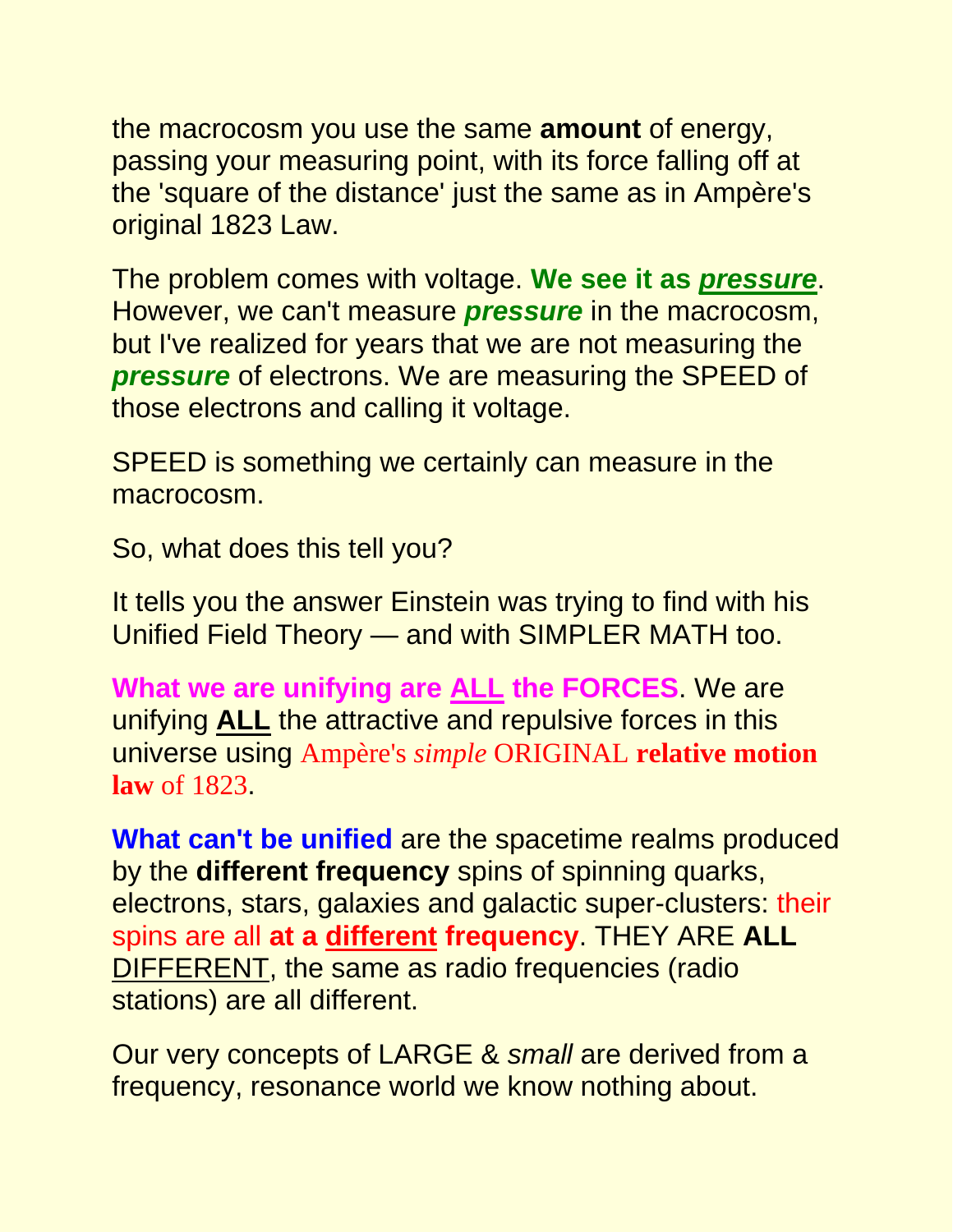The quark spins at a resonance of AT LEAST 20 billion times FASTER than the electron, yet this super-high resonance attracts the electron & builds molecules AND gives us our concepts of LARGE & *small*.

We see these faster spinning things (higher spin frequencies) as *small*, and the slower spinning things (lower spin frequencies) as LARGE.

Even though this seems incomprehensible, it's a fact! And you will have UNIFICATION now because as you start using Ampère's Law for all this, then you will understand EXACTLY WHAT CAUSES SPACE & TIME (spacetime).

This is something you don't know now.

We have many spacetime realms but 5 BASIC spin frequency spacetime realms: quark, electron, star, galaxy and galactic super-cluster.

The electron is the only one of those above 5 spinning entities that has the same EXACT spin frequency for all electrons, making the *same EXACT spacetime realm* for all electrons.

Each of the above 5 BASIC spinning entities — *spinning in all directions, mostly out-of-phase with each other* — are producing — *repulsive force, — holding themselves far, far apart*, and producing different spacetime realms (different space and time) at different spin frequencies.

These are the only 5 BASIC spinning entities we know about, but **MODERN PHYSICS**, unfortunately, allows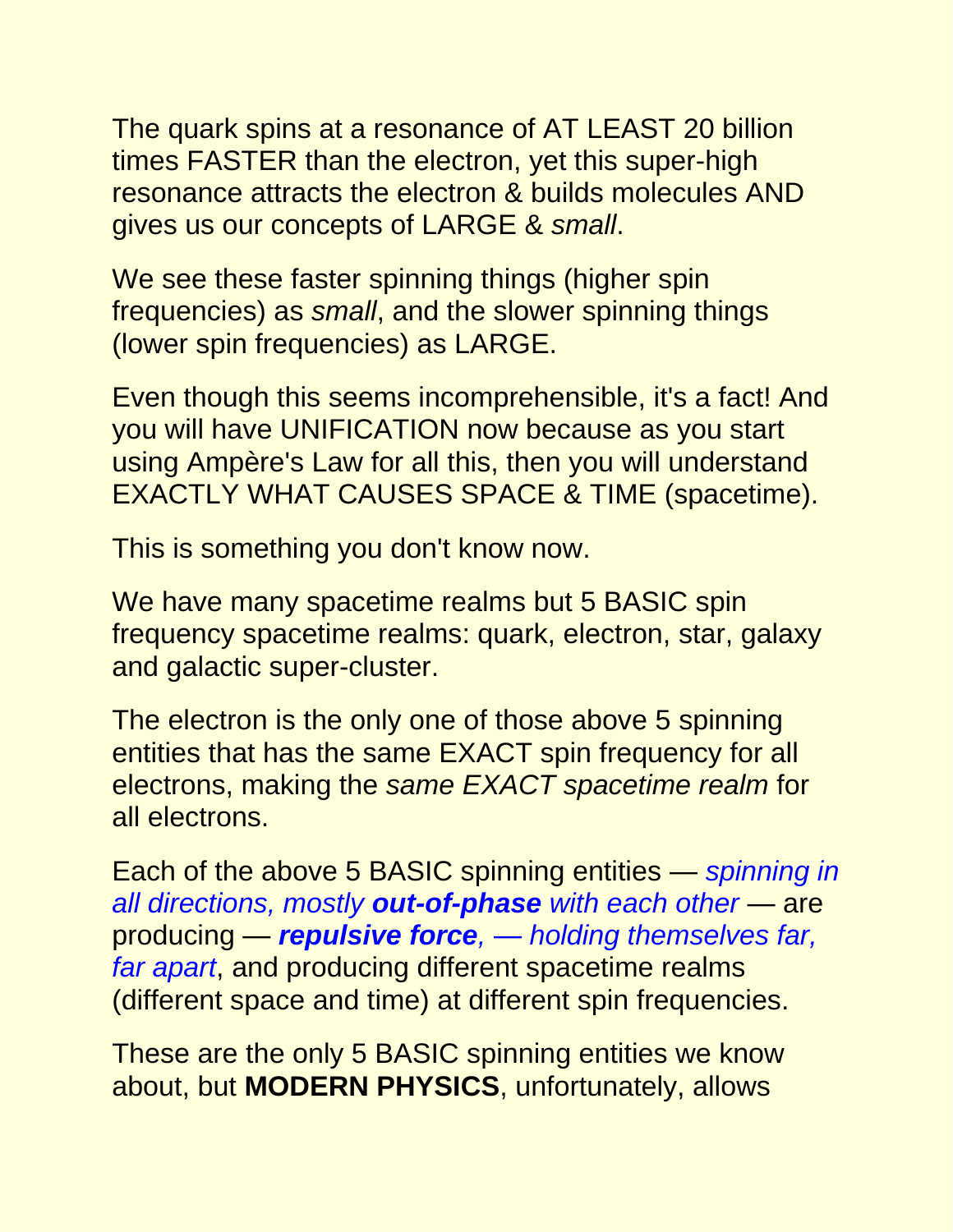infinitely larger accumulations than galactic super-clusters and infinitely smaller building blocks than quarks.

*Einstein had put most of this picture of our universe together when he warned us about modern physics in 1954.*

**WE ARE IN A FREQUENCY UNIVERSE — not only in the microcosm — BUT ALL THROUGHOUT — hard even to imagine!**

#### *Make no mistake about that!*

We have limits in our spacetime realm. But does this spin frequency universe have a limit in spin frequencies either higher or lower? Does this universe have a limit of these spinning entities being too small or too large?

Ampère's *simple* **relative motion law** of 1823 solves that problem as well: IT GIVES US A LIMITED UNIVERSE! WHY?

Because it shows us conclusively that this is a universe that is FOLDED BACK ON ITSELF!

Because gravity, *and inertia*, acting *at least* 20 billion times FASTER than the speed of light shows us the vast distance that the quark spin is effective.

Then how much more effective is a smaller, **even higher frequency**, FASTER SPINNING building block particle of the quark going to be? It's effective distance will extend even further than the quark's spin frequency!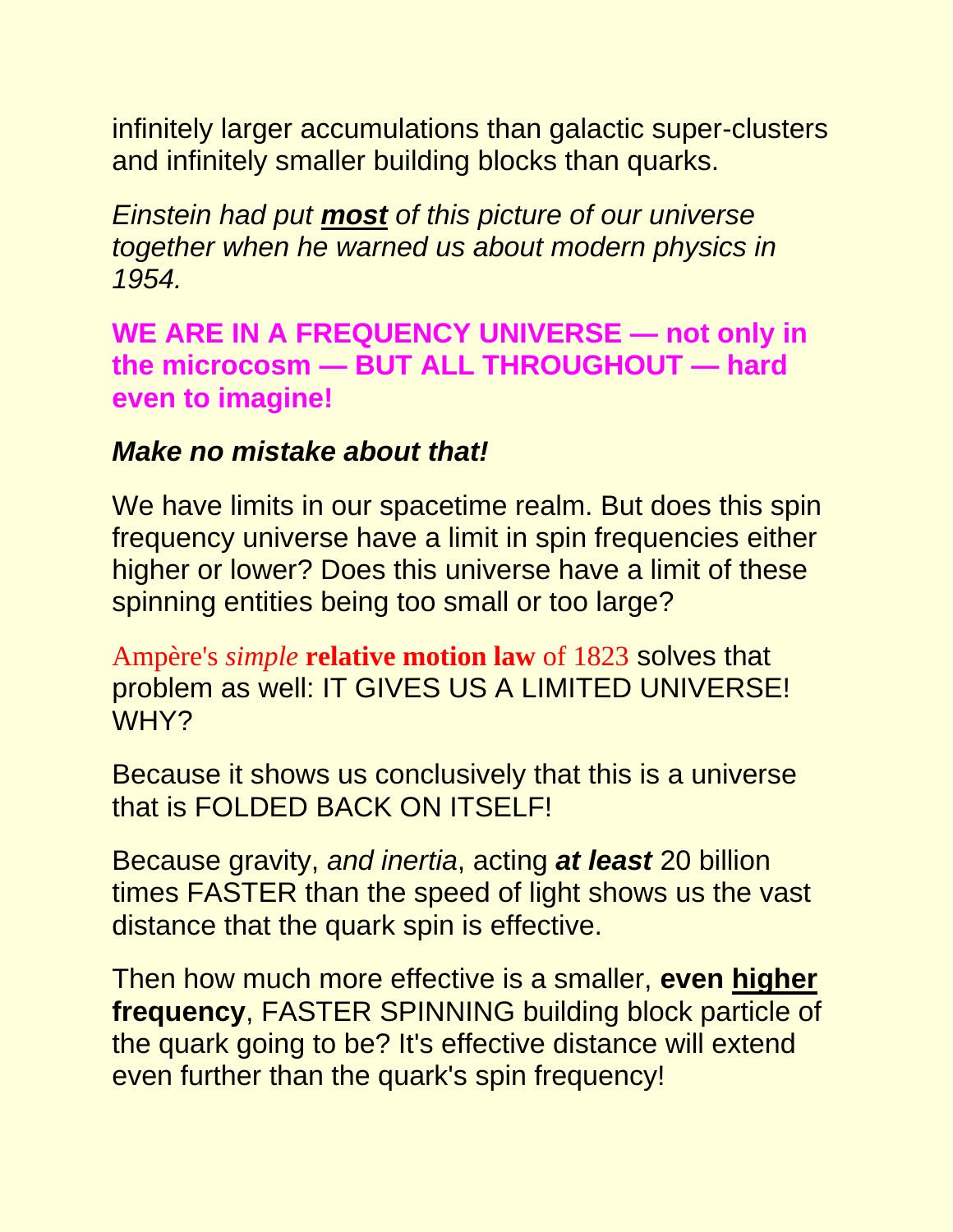#### This is **how** this UNIVERSE GETS FOLDED BACK ON ITSELF!

This answers one of our biggest science/physics problems: it gets FOLDED BACK because the higher quark and **faster**, SMALLER, *shorter* spin frequencies can penetrate the LARGE amount of space produced by the **slower** spinning galaxies & galactic super-clusters whose slow spin frequencies produce LARGER, *longer* waves that, in turn, PRODUCE — *less time* — but SO MUCH more SPACE!

This universe has ONE CERTAIN SIZE because the same EXACT amount of SPACETIME exists between spinning electrons as it does between spinning galaxies: it's simply the RATIO of space to time in each that is DIFFERENT!

There is more TIME than SPACE between electrons than there is between galaxies, but the amount of SPACETIME between each is EXACTLY THE SAME, giving this ENTIRE UNIVERSE a certain LIMITED *spacetime* SIZE.

**1.** Now we must ask ourselves an important question: If we are, indeed, in such a frequency universe as this, then could our concepts of **large** and **small** be WAVELENGTH concepts? Faster spinning, higher frequency (smaller WAVELENGTH) spinning entities seem to be smaller, and slower spinning, lower frequency (larger WAVELENGTH) spinning entities seem to be larger.

**2.** Could our two concepts of **space** and **time** be erroneous concepts? Relativity scientists see this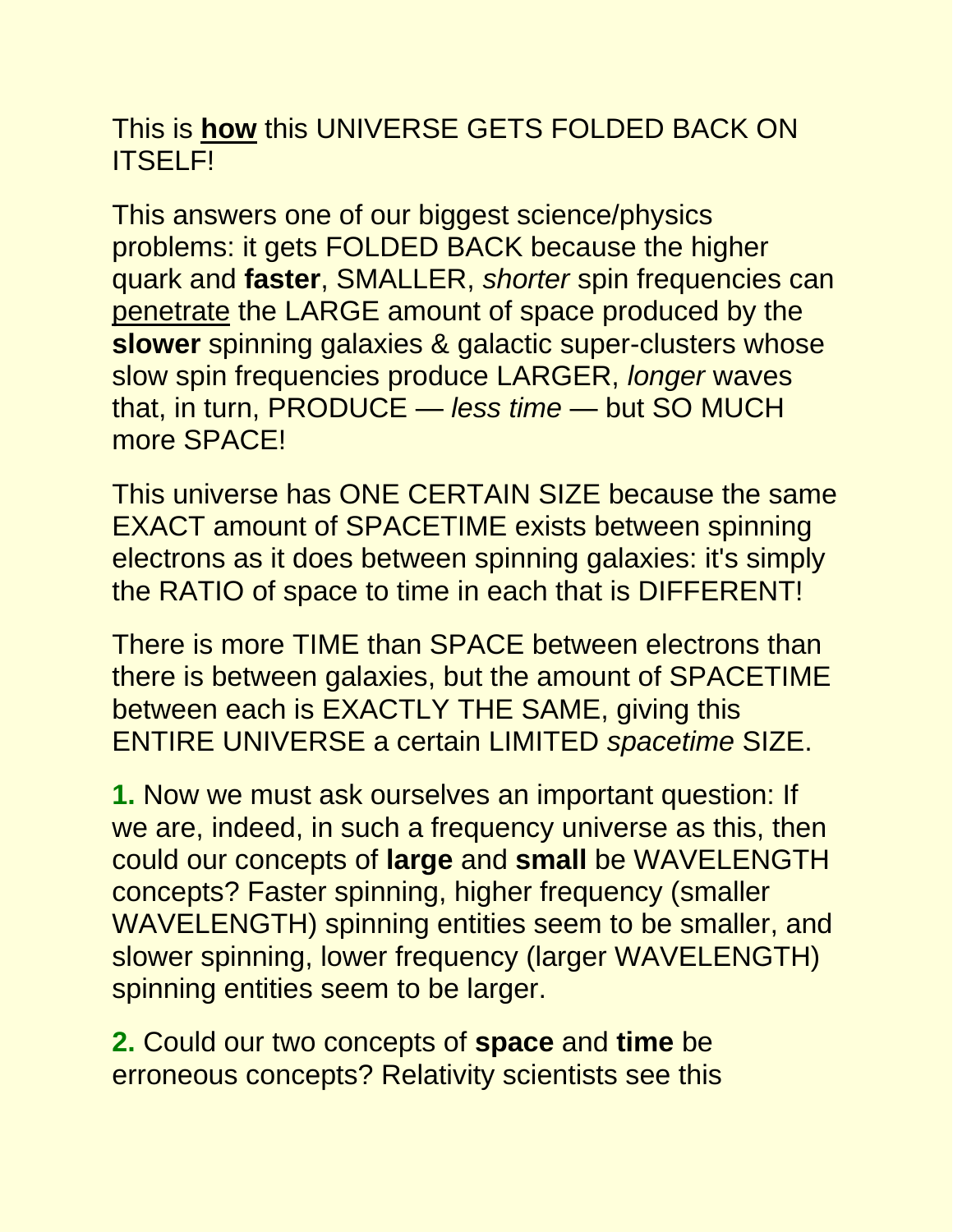repulsive force as **ONE** thing, i. e. (Einstein's Cosmological Constant), or Minkowski's spacetime.

I've been asking myself those two questions (in the above paragraphs **1.** and **2.**) for a good many years now.

I've made considerable progress in answering these two questions in paragraphs **1.** and **2.** in the following links below.

Last, but not least, we solve even **more** of Niels Bohr's Complementarity Problem, because we see how an electron, *from the quark's spacetime realm view,* might look somewhat like our galaxy.

Precession, with each revolution — **over a long period of time** — results in a perfectly round PARTICLE or Dr. Milo Wolff's spinning, SCALAR, standing wave.

Therefore, a **tremendously longer period of time (spacetime)** must exist between quarks, electrons, stars, galaxies & super-clusters of galaxies for this universe to be stable.

Now you have the **WHY** for the Big Bang.

Electricians and radio people understand the importance of PHASE in regard to FORCE. I guess it was beneath the dignity of all the theoretical physicists, so far, to even consider the PHASE aspect of any unified force theory.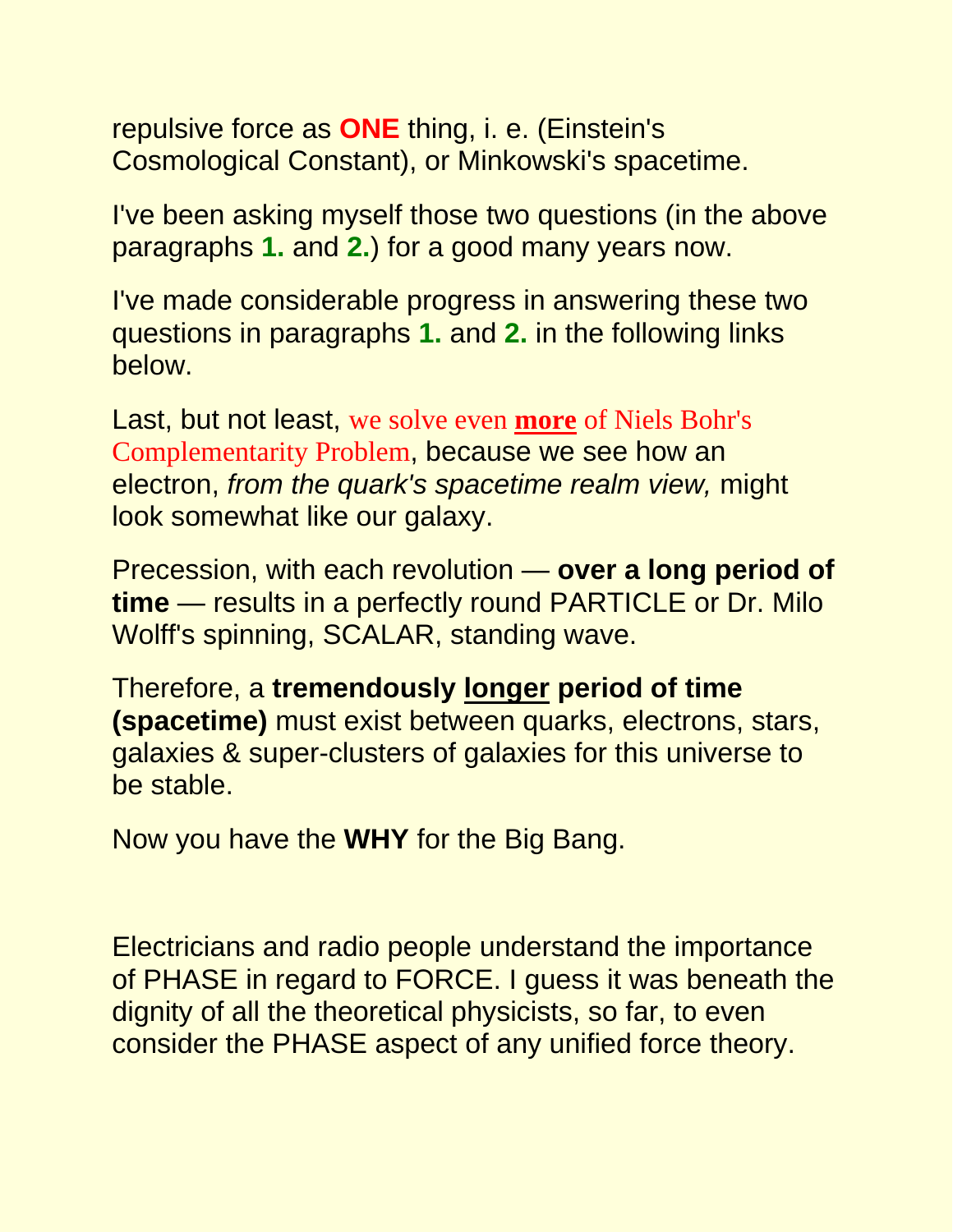And many sought to unify spacetime realms that simply can't be unified. Einstein was so close! If he had worked in early radio, instead of the Swiss Patent Office, would he have gotten it? It's an incredible story: Einstein completed 99% of what was needed but missed unification by a hair.

#### **I cannot teach anybody anything. I can only make them think.**

(Click a **Scalar** *link* below for # **1.** Answer.

**Scalar** in htm: - *<http://amperefitz.com/scalar.htm>*

Also, **Scalar** in Word: - *<http://amperefitz.com/scalar.doc>*

And **Scalar** in Adobe pdf: - *<http://amperefitz.com/scalar.pdf>*

**Without** this new knowledge of Ampère's *simple* **relative motion law** of 1823, modern physics has become so dysfunctional that **it cannot tell us what causes Dark Matter.** Fixing that dysfunction is the challenge at hand. Change begins with understanding, and I wrote WIMPs to provide some. It also partially answers the question in paragraph **2.**, giving you a good idea of what's really going on.

(Click a **WIMPs** *link* below.)

**WIMPs** in html: - *<http://rbduncan.com/WIMPs.html>*

Also, **WIMPs** in Word: - *<http://rbduncan.com/WIMPs.doc>*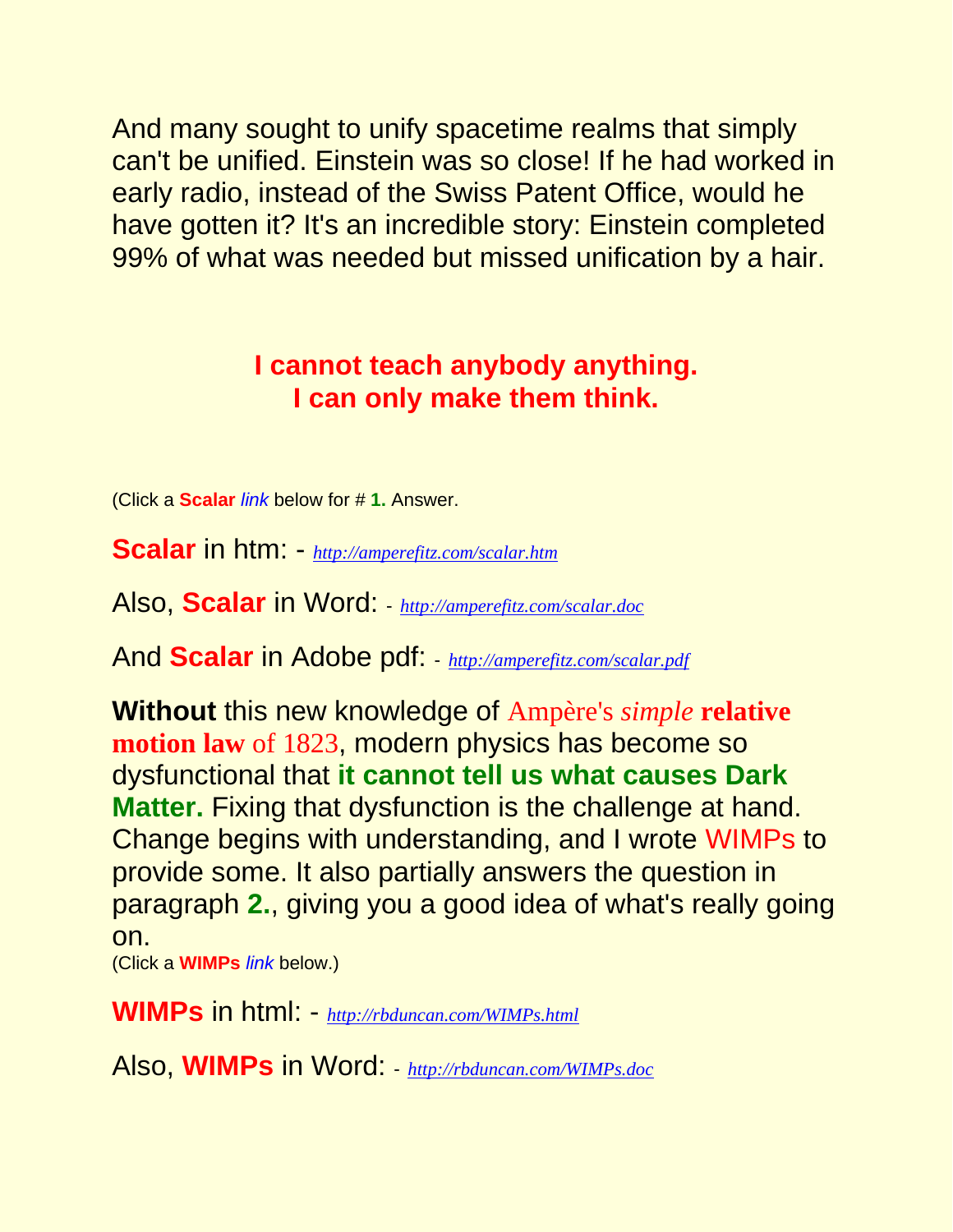I didn't put this together all by myself. The ideas from a great many others are contained herein.

Man is not an island. I saw that early in the game. Still you have to remain more or less an island, in certain ways, or others will criticize you for your heretic science beliefs that you are using to solve more problems than they can.

I got ideas from others who were good at solving science problems. And I read all I could about what was going on in the science world especially about gyros.

I've told all about this in various papers, so I'll dwell no longer on that, other than to say I've been looking for a better answer to everything virtually my entire life.

I remember my father saying, "We haven't even scratched the surface of knowledge in science."

Well, now with this paper I can assure my readers that Phase Symmetry even does a bit more than scratch the surface of science.

And it does far better than present science does.

WAKE UP!

If you don't comprehend — Ampère's two simple Laws the basis for Phase Symmetry, then you won't understand why all these electric motors in the world are spinning.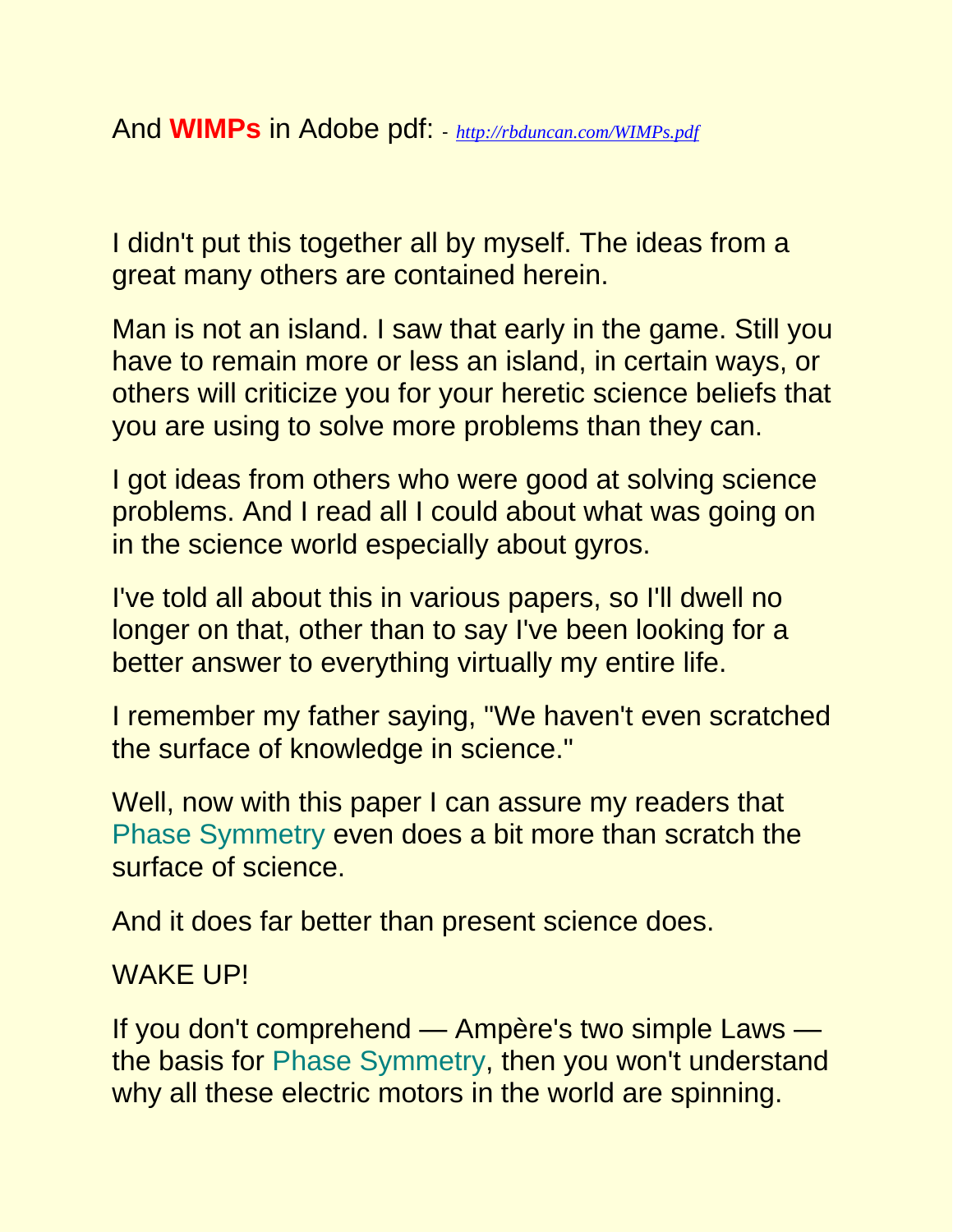And if you don't understand the concept of Phase Symmetry then you are never going to understand how this spinning universe works.

Our very building blocks of quarks and electrons all have spin the same as stars, galaxies and super clusters of galaxies.

**ALL this spin in our universe is because of Phase Symmetry, which is also the cause of the spin in ALL electric motors.**

**Einstein was looking for a simple concept like Phase Symmetry.**

WE HAVE A BIG PROBLEM.

ALL our science rules were designed for movement around STATIONARY objects.

There is nothing STATIONARY in our universe: **nothing stands still!** EVERYTHING IS SPINNING**!**

Nevertheless, this STATIONARY way of comprehension is the antiquated way the present establishment is still thinking in terms of our universe.

Sorry, this universe is not working the way they are thinking!

So, why not use Ampère's Laws that give us the reason for EVERY attractive and repulsive force in this *entire* universe.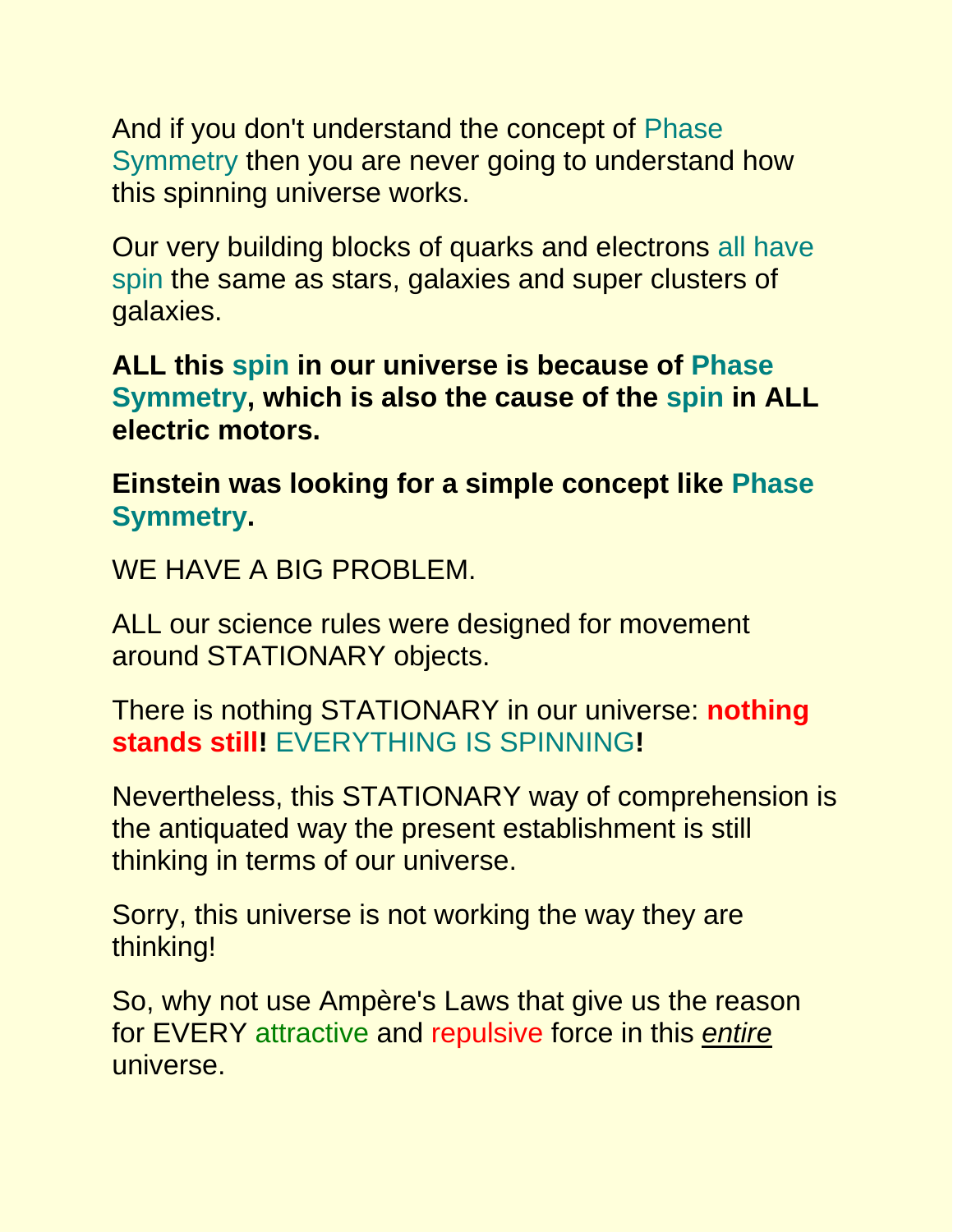It may be hard to believe Ampère's Laws tell us this, but it's true.

Ampère's Laws give us — a unification of micro & macro universe forces — via a simple model that mathematician Stephen Wolfram said we need to use if we want to understand our complicated universe.

And as Stephen Wolfram also pointed out, you need that **true**, simple building block model BEFORE you attempt any math.

Here's Ampère's simple building block model: **IT WORKS.**

Ampère showed us that when an electrical current was put through two parallel wires in the same direction (**in-phase**) then those two wires would **attract**.

Ampère also showed us if electrical currents went through those parallel wires in opposite directions (out-of-phase) then those two wires would repel.

If these **laws Ampère gave us** are seen as Phase symmetry laws then they explain magnetism, AC & DC electric motors, and the entire microscopic particle world *including gluons* far, far better than Maxwell's field theory ever could. Phase symmetry even explains, *believe it or not*, Gravity. And it explains precisely how *Quantum Entanglement* works as well. Phase symmetry, therefore, not only unifies the forces, but *finally* also shows us exactly what (spacetime) really is.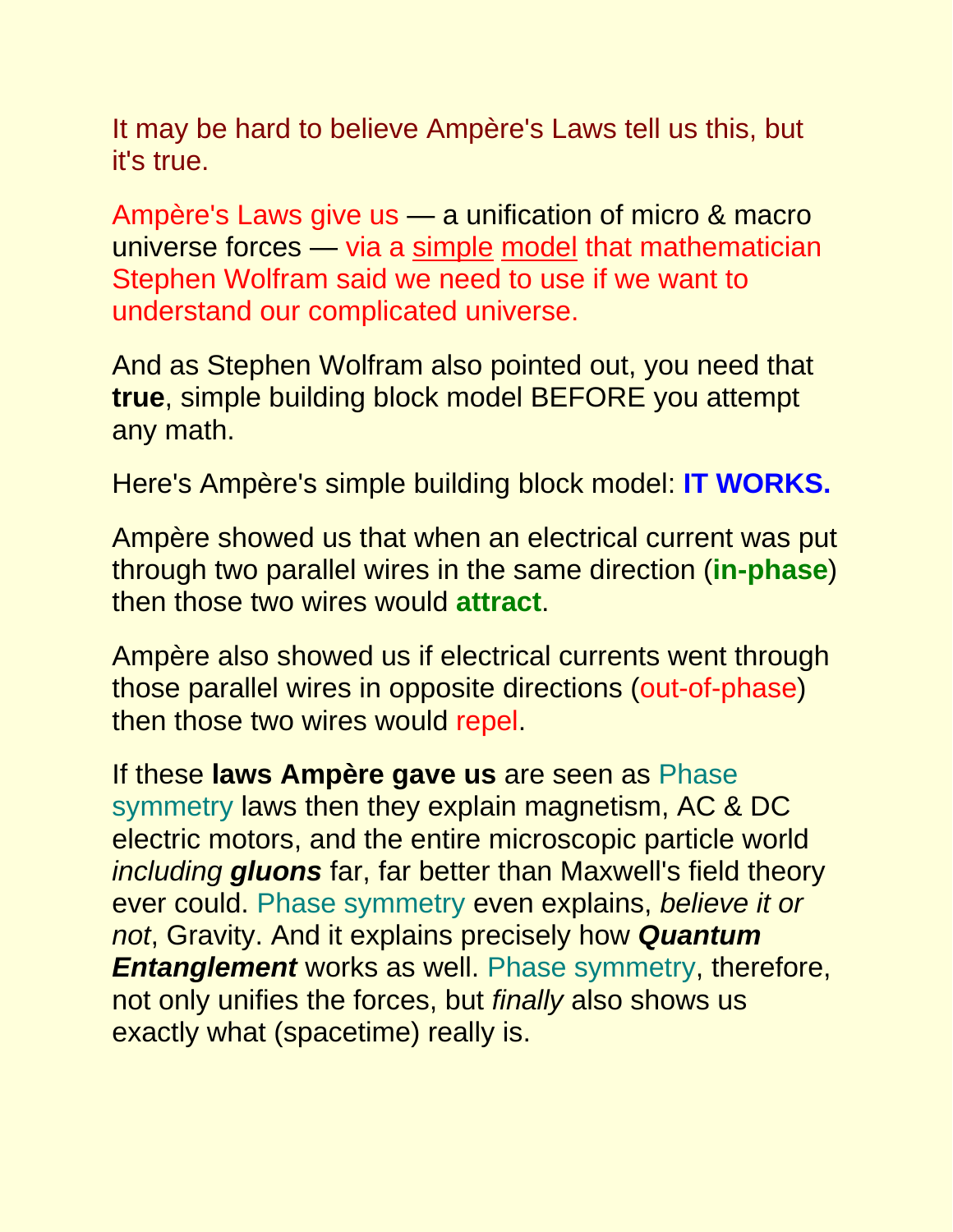#### Now add

# what **EARTH RATE** tells you.

For years now I've been explaining **EARTH RATE** in numerous papers.

I'm not going to explain all that again here. Look up Earth Rate and you will see this Earth makes one complete turn, in respect to its surroundings, in 23 hours 56 minutes and 4 seconds — not in 24 hours that it turns in respect to the sun: this makes all the difference in the world between belief in present science, and what I have to say now.

#### Why?

Because all inertial objects such as pendulums, gyroscopes, vibrating elements, and helium-2, all have that same 23 hour 56 minute and 4 second similar rotation.

What this essentially means is that inertia is an IN-PHASE **attractive** force to our surrounding stars.

Berkeley told us, "Inertia is a connection to the surrounding stars", Foucault proved it. This is Mach's Principle!

There can be no doubt about this whatsoever!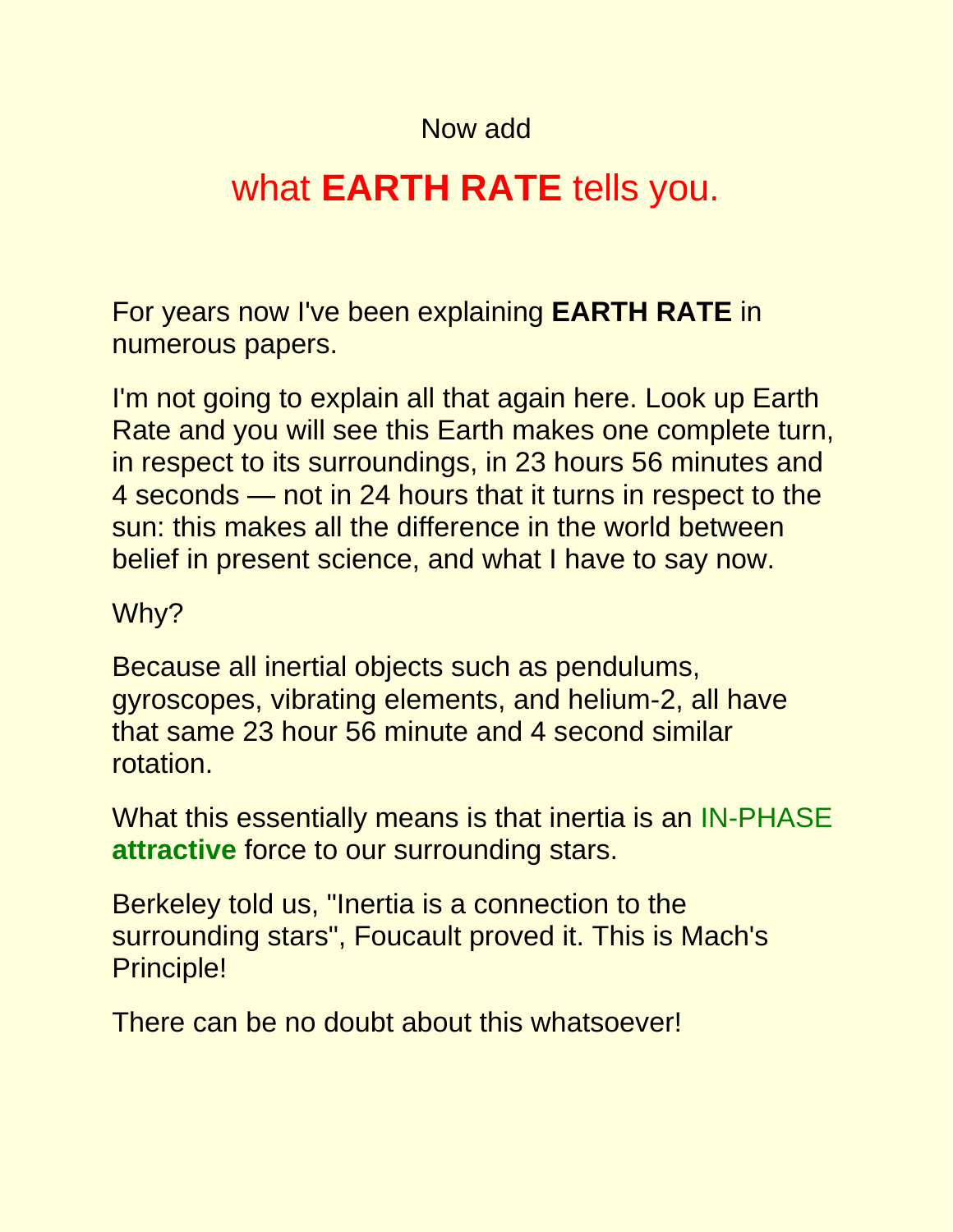Even without computers, by simply using the concept of Phase symmetry, we can finally *see* the **big picture** of what is really going on in our entire universe.

We have the computers **today** that can accurately emulate, mathematically, the functioning of Phase symmetry.

What this means — dear readers — is that if we shift our human and computing resources away from today's science beliefs that are *not quite right*, and completely to Phase symmetry, then we can solve every attractive or repulsive force between EVERYTHING in both the microcosm and macrocosm throughout this entire universe.

Surroundings don't matter as much in present science, whereas they contribute to half the forces in Phase symmetry.

Surrounding forces are swept under the rug, along with the quark strong force, that is swept under the rug via *Strong Force Containment*, which is something else that they have that is *not quite right*.

That's what I'll cover below in the Gravity and Inertia Chapter.

Now we come to *Dark Matter* where the establishment is again *not quite right*.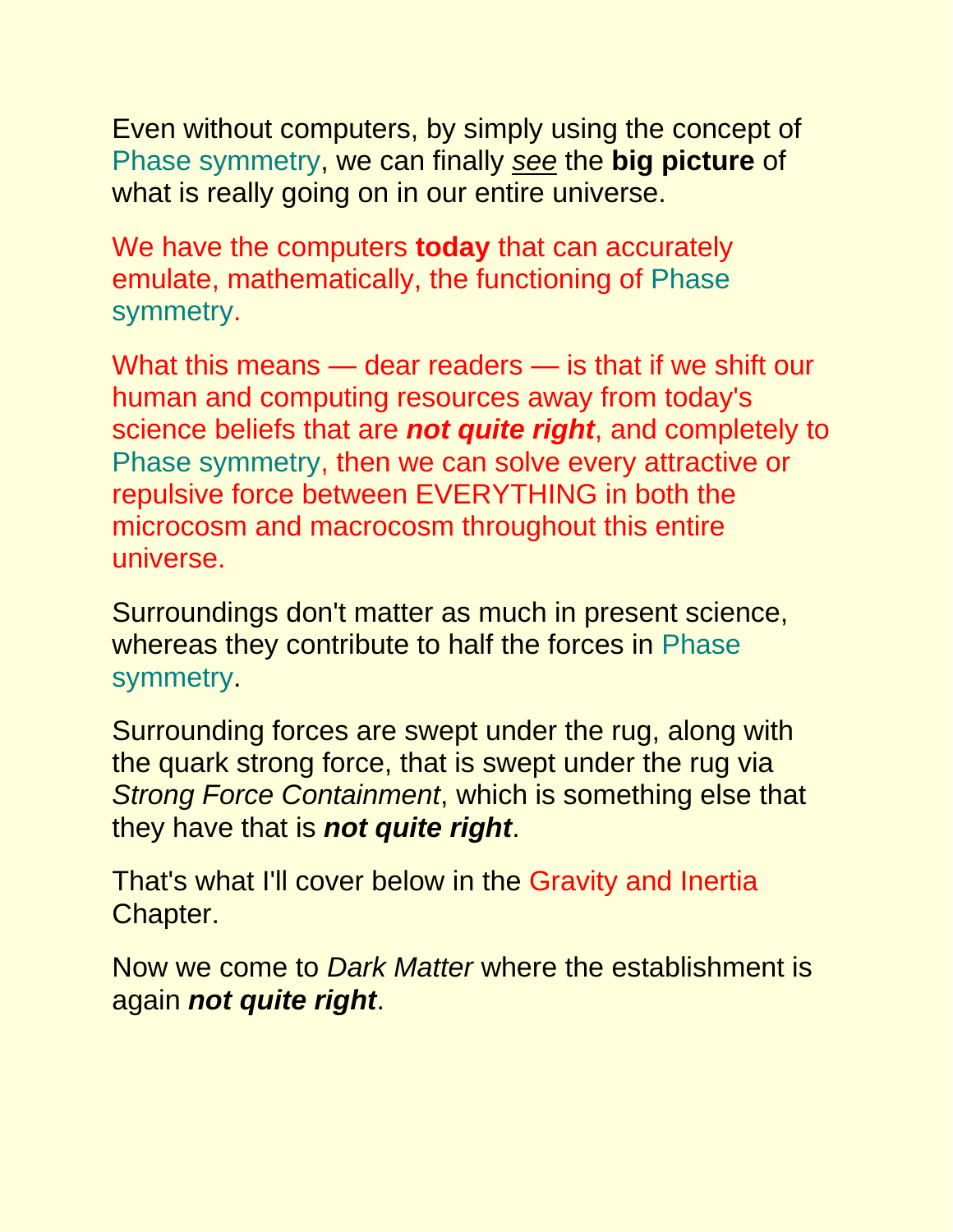Light is produced via the spinning electron. Phase symmetry says gravity is produced via the much faster spinning quark, probably the down quark.

Phase symmetry unifies the forces telling us, **ALL these spinning entities**, *in both microcosm and macrocosm*, produce ALL the invisible forces we know, **IN THE SAME MANNER EXACTLY**.

Phase symmetry shows us DARK MATTER will never be seen by us as particles (WIMPs). DARK MATTER is caused by the spins of all the stars, galaxies and galactic super clusters. All these spinning entities cause binding energy at some **in-phase** spin frequency. None of these spin frequencies are **HIGHER** than our spin frequency realm. Therefore, none of this energy can enter our realm in particle (quantum) form.

Field theory totally blinds you not only to this, but also to the simple fact that to obtain this strongest attractive force in magnetism, every **strong** resonance structure bond MUST BE two electrons spinning the same way **EXACTLY** on the same spin axis.

Not only does Phase symmetry demand this, but being a RESONANT bond strongly implies this as well, because if both spins differed by the slightest fraction of not being exactly on the same spin axis then resonance is destroyed.

There is only one size quantum of energy in this stronger of electron to electron bonding forces, providing same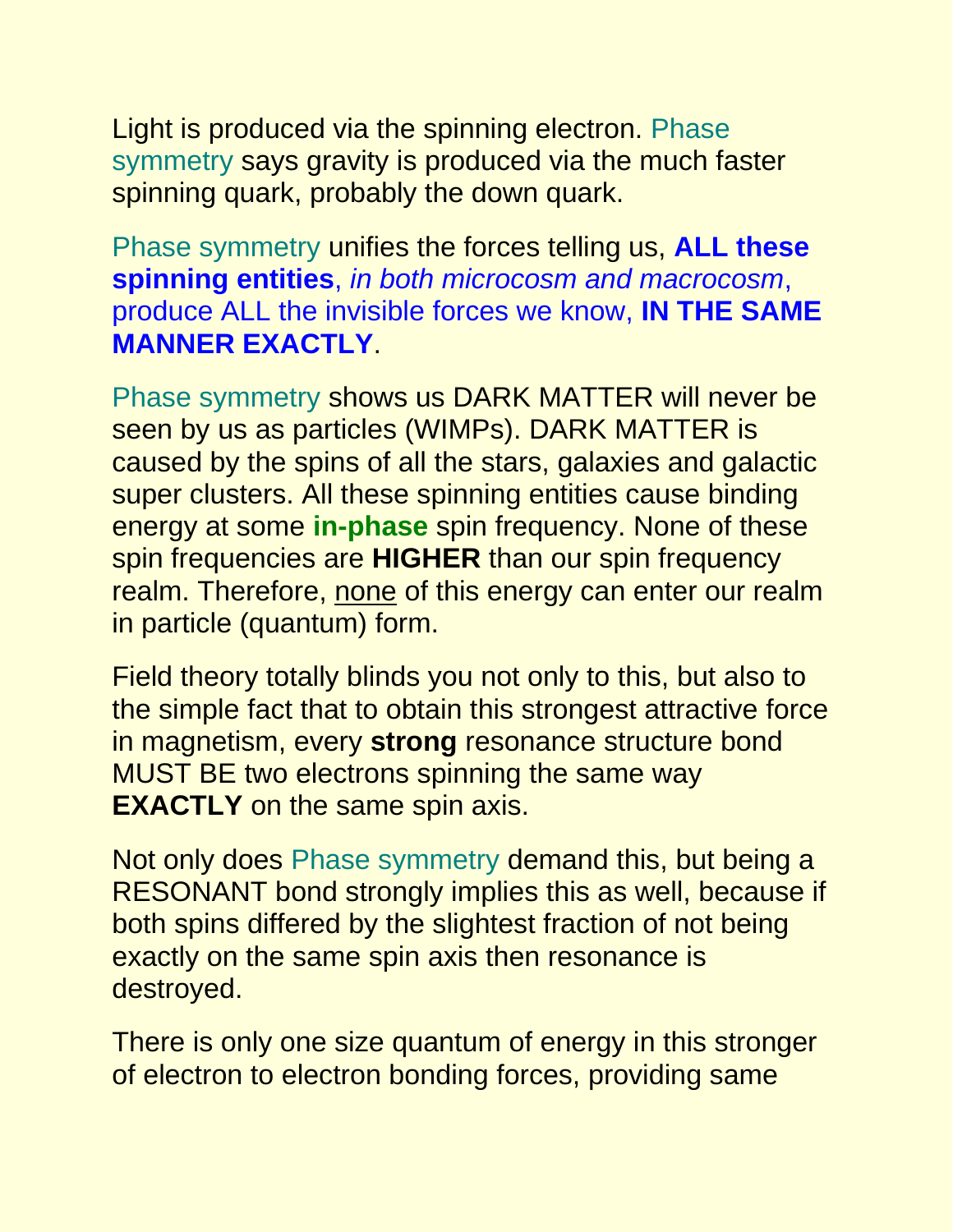strength nuclear bonding is involved, but the weaker spin up - spin down bonds vary in strength, in fact, giving us the various colors that we see.

See my other papers about this. They are all FREE & have been since 1991, a bit even before the internet.

Phase symmetry tells us that every spinning entity from quarks and electrons in the microcosm, to stars, galaxies and superclusters of galaxies in the macrocosm, produce **TWO** types of forces.

1. the strongest quantum of binding energy is when both spinning entities have similar **in-phase** spins exactly on the same axis.

#### *and*

2. Spin up - spin down binding that produces weaker, many size quantum binding forces, when both entities are spinning in the same exact plane, or parallel planes, with their closest sides **in-phase**.

Light uses this type transfer. With ultraviolet light, each quantum of ultraviolet light is **binding in the exact same spin plane**, with the electron in your eye. And the weaker colors are binding in parallel spin planes with the electron in your eye.

Now we go to gravity and inertia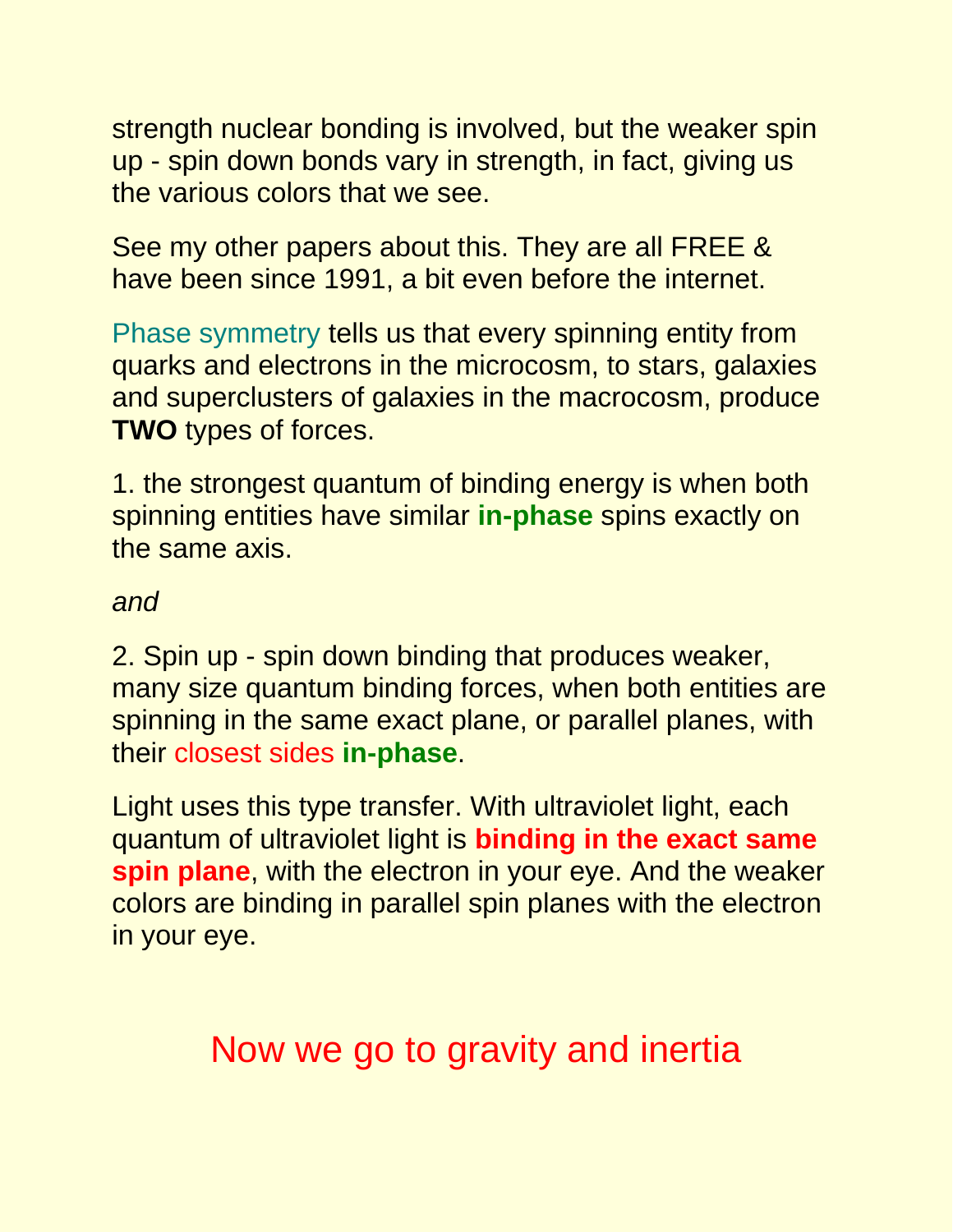# because the same quarks cause both forces.

This is EXACTLY why a gyro defies gravity.

Gravity was seen by Isaac Newton, and is still seen today as an instantaneous force, far faster than light.

Van Flandern shows us the speed of gravitational attraction is greater than or equal to  $2 \times 10^{10c}$ , or to our non-mathematical readers, this means gravity travels **at least** 20 billion times the speed of light.

But Phase symmetry shows us it is **not** quite **instantaneous**.

Phase symmetry shows us that Strong Force Containment is almost right but *not quite right*.

More than 99% of the quarks are fully contained, but a very small fraction are not, and it is this very small fraction that give us both gravity and inertia.

The reason that the gyroscope defies gravity is that many of the same quarks that were previously used for gravitational attraction are now being attracted — not to the Earth but to quarks in the surroundings — to give us gyroscopic inertia.

**Two** more things are important.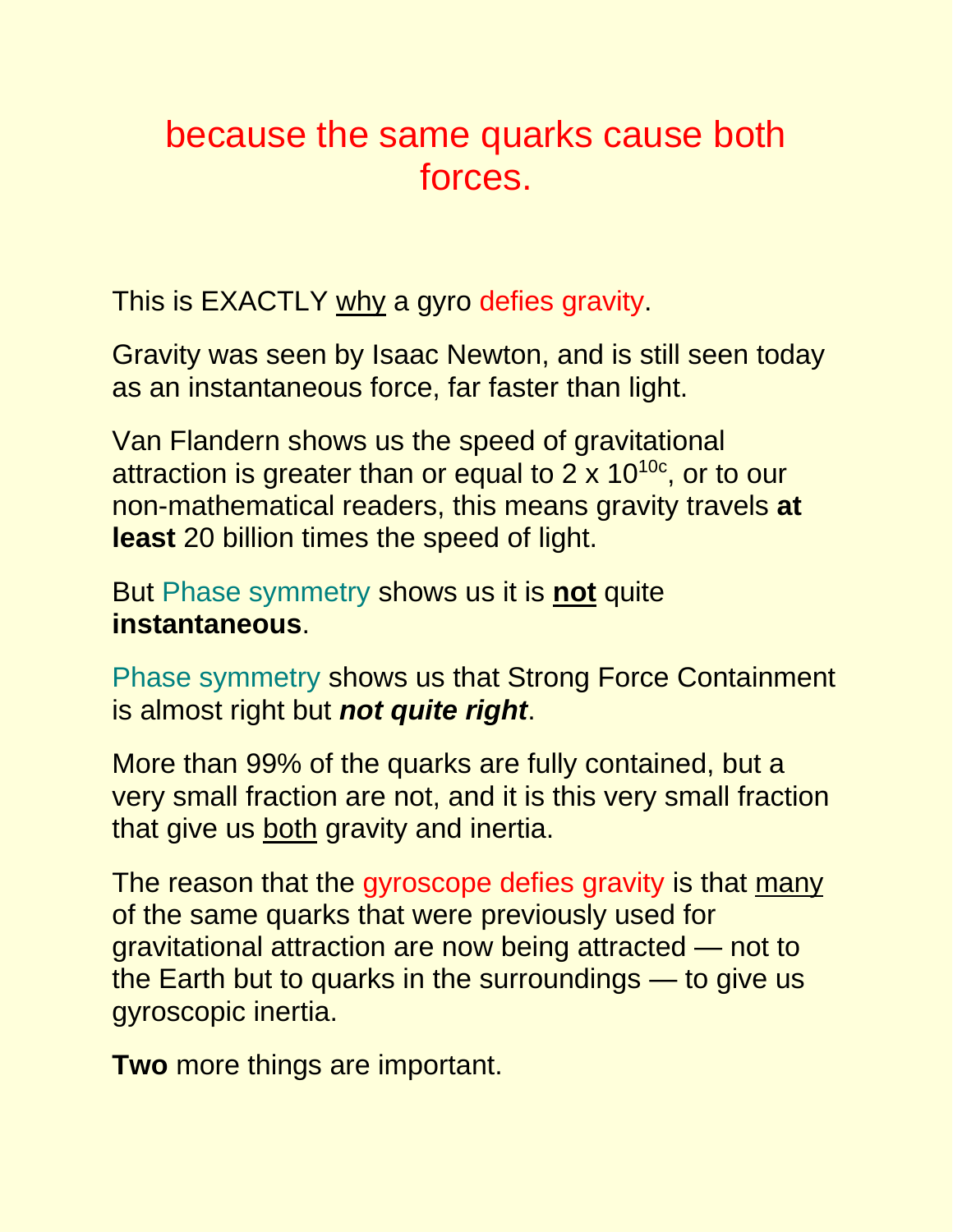1. The strength of each quantum of energy does **not** decrease in energy with distance. Only the NUMBER of quanta decreases inversely proportional to the distance squared.

2. The faster the gyro spins, the faster the matching frequency in the surrounding stars must be to match and bind **in-phase** with it.

This is the reason centrifugal force increases the faster things spin. Present science doesn't tell us WHY!

#### Phase symmetry **TELLS US WHY!**

Centrifugal force increases the faster a gyro spins. Because then quarks, in the spinning entity, are matching and binding **in-phase** with higher and higher matching frequencies, of quarks in the distant stars.

Higher frequency quantum bonds have more BINDING strength than weaker lower frequency quantum bonds.

Phase symmetry tells us which type quantum bonds the quarks are using to give us gravity and inertia.

These quarks are binding **in the same or parallel spin planes, spin up - spin down with their closest sides binding in-phase** like your eye electron binds with the electron giving it a quantum of light.

This is extremely important — because this means that the quarks giving gravitational attractions must be spinning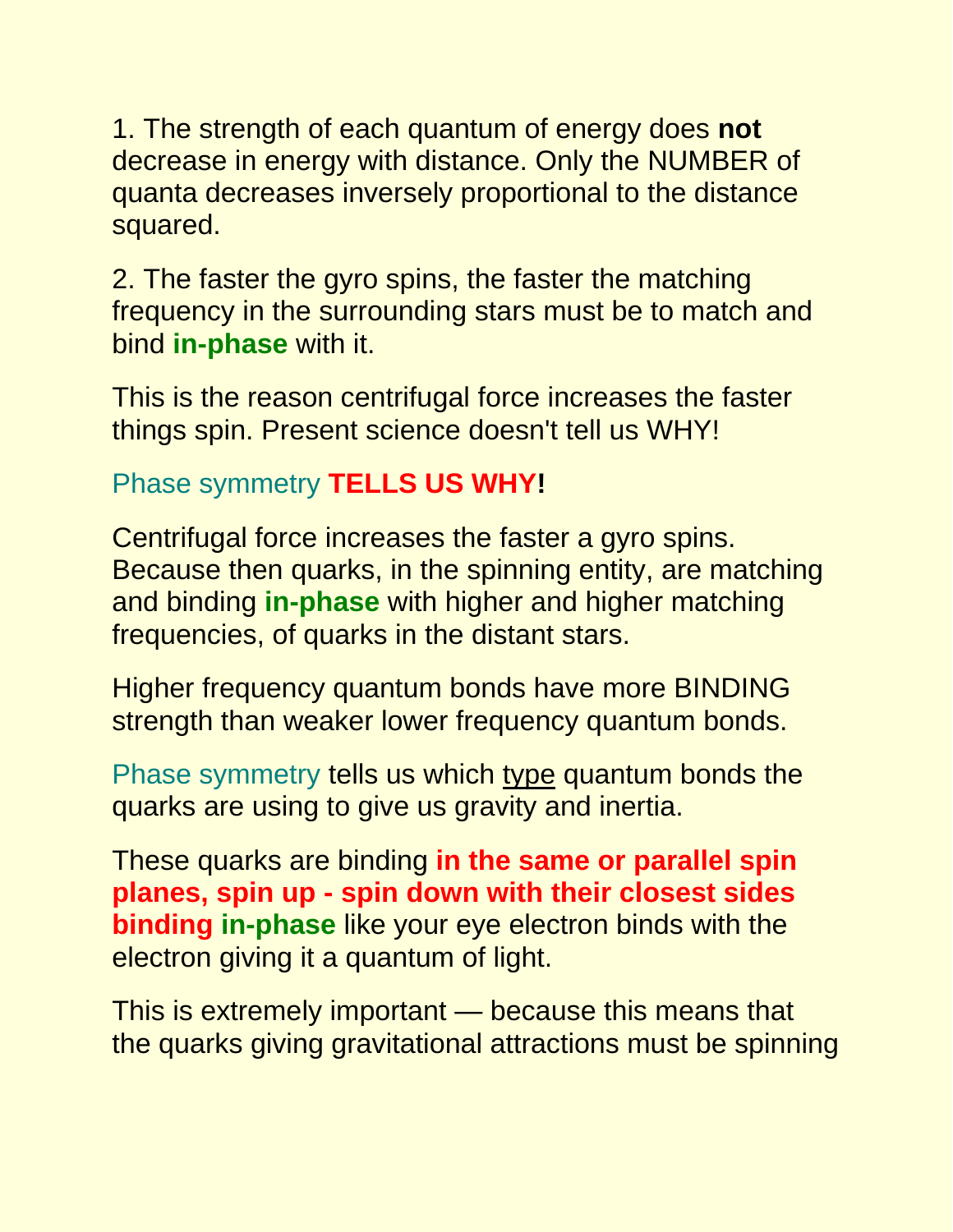either **UP or DOWN** on an axis **parallel** to the same axis the gyro is spinning.

#### This means **LESS or NO GRAVITATIONAL**

**ATTRACTION** because to get gravitational attraction the edges of the quarks in the spinning gyro must be in-phase EXACTLY with those of the Earth, and that is not possible any longer because now all are either a bit higher in frequency or a bit lower in frequency because of the added rpm of the spinning gyro.

This one needs a bit of thinking to see, but it's correct.

Even though the difference in frequencies of the CLOSEST SIDES of those distant quark edges isn't much, **IT'S THERE** and that's what makes the difference!

Ladies and gents, you have just read the real reason, EXACTLY why the gyroscope defies gravity.

It's actually being **pulled** toward the surrounding stars.

Present science says Centrifugal Force is doing it, but doesn't say how.

Phase symmetry shows you EXACTLY how.

This PAGE DATE: July 7th 2018.

THIS PAGE in html: - *<http://amperefitz.com/gyroscope.html>*

Also THIS PAGE in Word: - *[http://amperefitz.com/gyroscope.doc](http://http/amperefitz.com/gyroscope.doc)*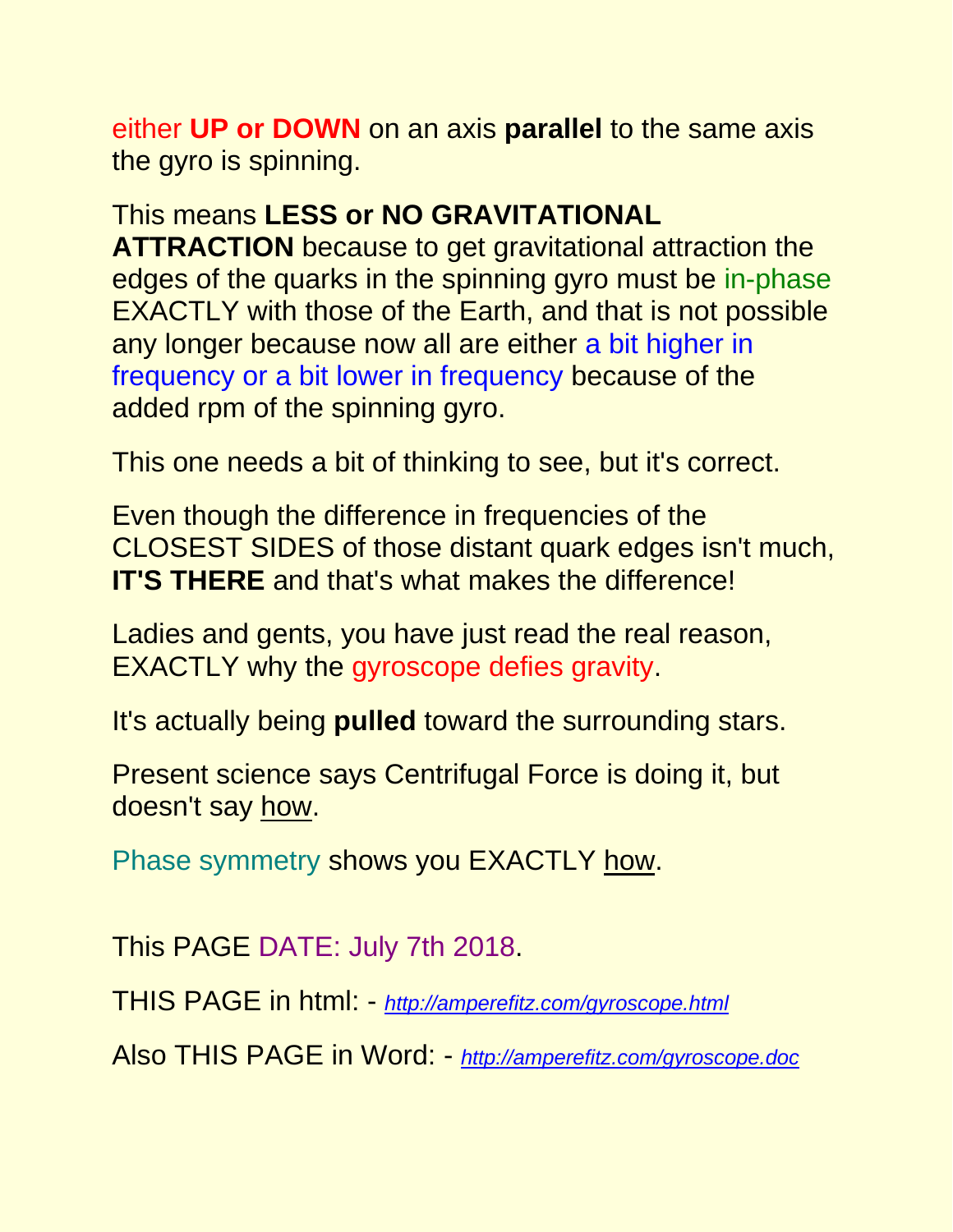And THIS PAGE in Adobe pdf: *<http://amperefitz.com/gyroscope.pdf>*

Also see *[DPFJr](http://rbduncan.com/DPFJr)*

COLORS in html: - *[colors.html](http://amperefitz.com/colors.html)*

Also COLORS in Word: - *[colors.doc](http://amperefitz.com/colors.doc)*

And COLORS in Adobe pdf: - *[colors.pdf](http://amperefitz.com/colors.pdf)*

P.S.

To keep this paper short, I had to leave out many more interesting things, but you will have to click on the following links and spend a lot more time reading to see those.

*See: [Phase symmetry makes quantum theory more complete. 12-02-2013](http://amperefitz.com/phase.symmetry.htm)*

Phase symmetry makes quantum theory more complete. 12-02-2013 also in Adobe.pdf - *[phase.symmetry.pdf](http://amperefitz.com/phase.symmetry.pdf)*

**For the LATEST** Click: *[http://www.amperefitz.com](http://www.amperefitz.com/)*

*or [http://www.rbduncan.com](http://www.rbduncan.com/) which was really the very first web page showing us what was actually going on in our universe.*

*And of course - click these following links: <http://www.rbduncan.com/toprule1.htm>*

AND 4 Decades of Fitz's papers: *[4 Decades of writings of Daniel P. Fitzpatrick Jr.](http://www.rbduncan.com/4.decades.htm)*